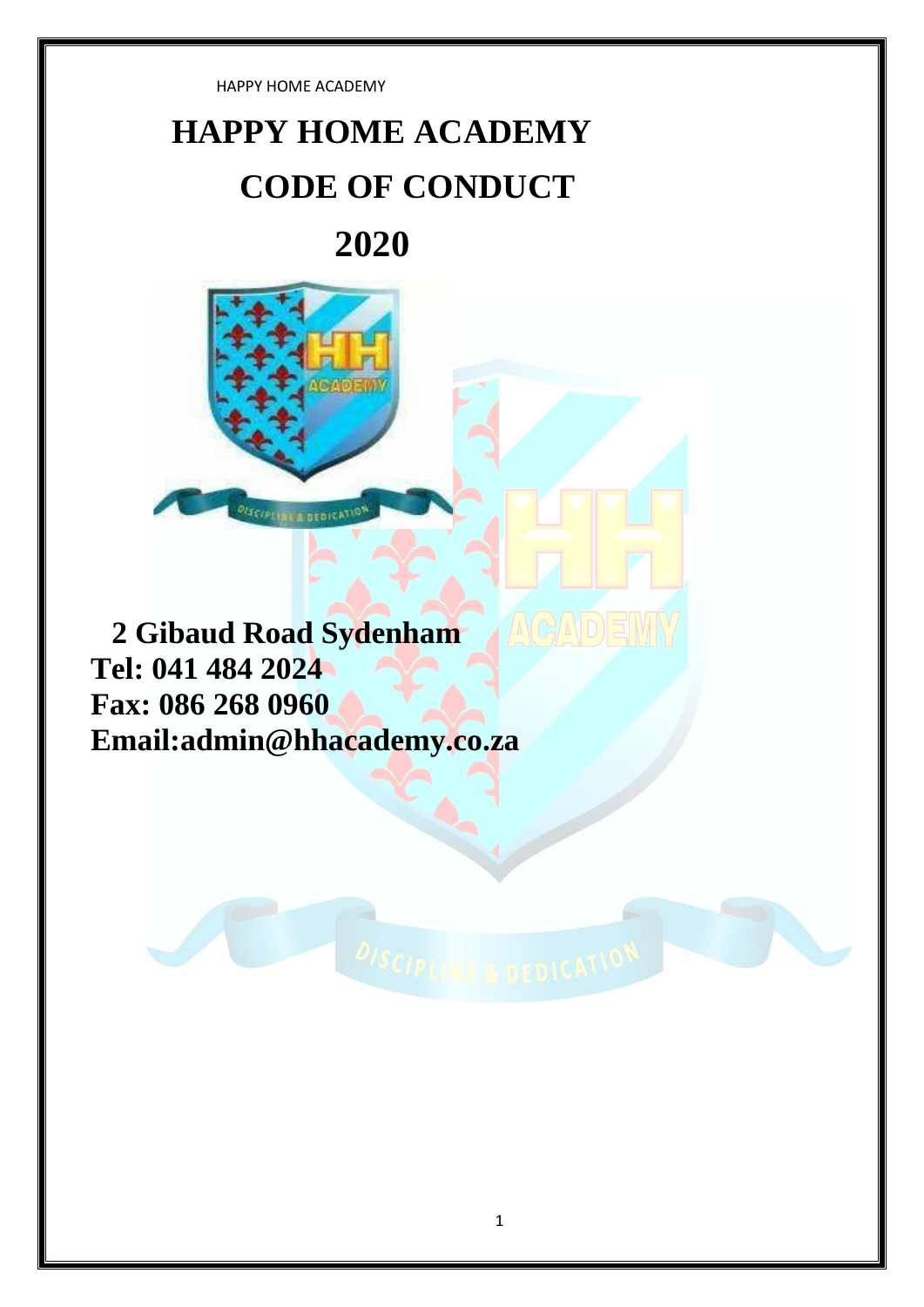#### **CODE OF CONDUCT**

### **PREAMBLE**

In terms of the South African Schools Act, 8 (4) of 1996, a school Governing Body mus adopt a Code of Conduct aimed at promoting a positive disciplined environment for the delivery of quality teaching and learning. This Code of Conduct is linked to the Constitution of the Republic of South Africa Act, 1996 and the subordinate provincial legislation.

### **OUR MISSION STATEMENT**

The School's Mission Statement encapsulates the essence of the type of school environment we desire for our learners.

Happy Home Academy is committed to providing facilities for a well-balanced education, which concentrates on the development of mind, body and soul, which will enable and encourage children to develop their full potential, so that they can play a useful, fulfilling role in the community and the larger society.

#### **ETHOS**

Happy Home Academy is driven by sound moral principles, academic excellence and passionate participation. Our Code of Conduct also recognises the need to promote an atmosphere of co-operation, teaching, learning, mutual respect and the establishment of a culture of tolerance and peace.

### **THE BASIC CODE OF CONDUCT**

The Code of Conduct applies to all learners wearing the HH Academy school uniform, including sporting attire or officially representing HHA.

### **LANGUAGE POLICY**

The medium of instruction at HH Academy is English. The subjects of Afrikaans and isiXhosa are offered as first additional language.

### **EDUCATORS' RESPONSIBILITIES**

The Principal and his staff have the same rights as a parent (**to act in loco parentis**) to control and discipline the learner according to the Code of Conduct during the time the learner is in attendance at the school, any classroom, school function or school excursion or school related activity.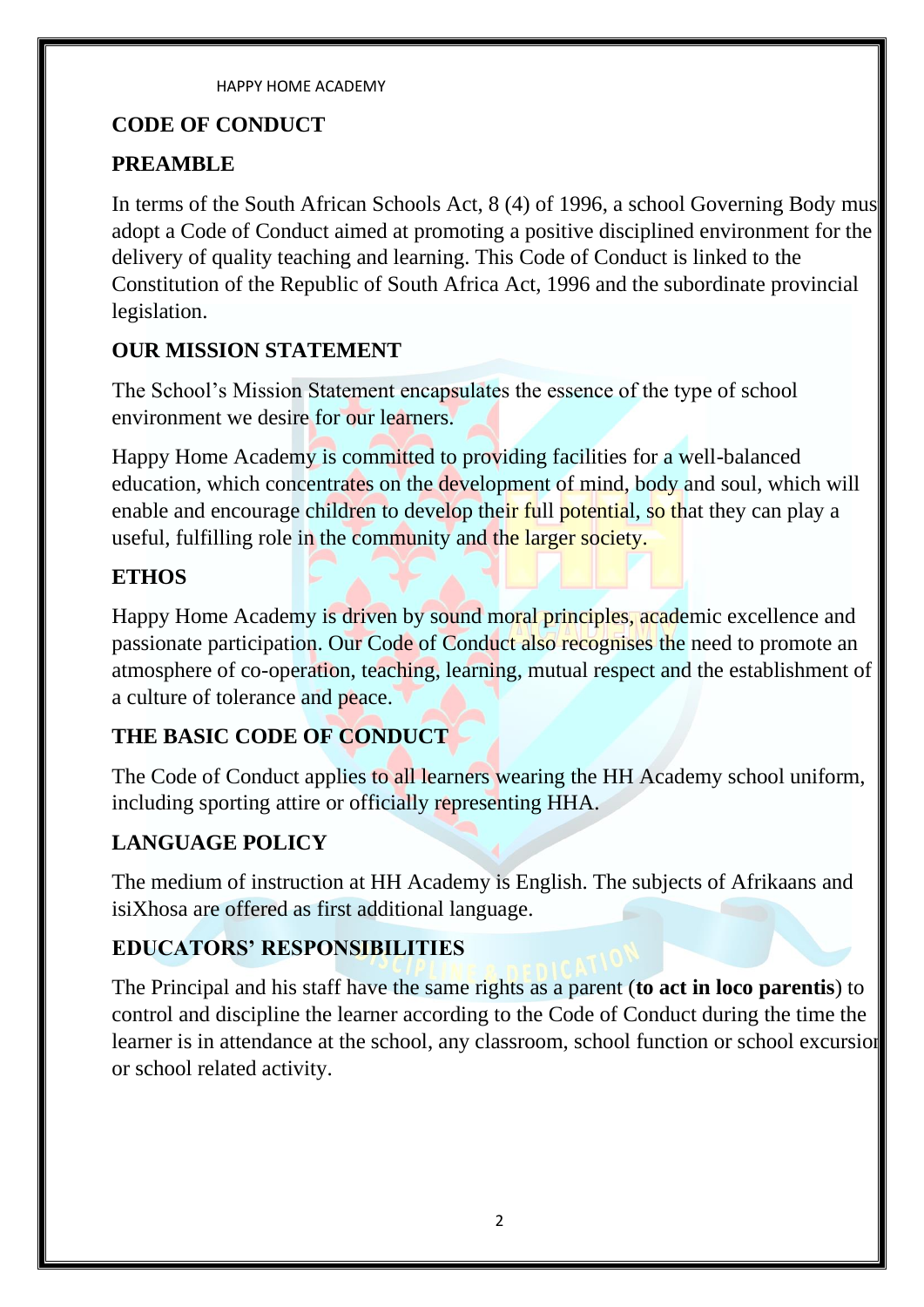#### **RIGHTS AND RESPONSIBILITIES OF LEARNERS**

#### **Learner's Rights**

Equality

Dignity

Protection from all forms of discrimination

A safe environment conducive to learning

A holistic education

### **Learner's Responsibilities**

Have respect for yourself

Behave in a respectful and responsible manner towards staff and peers

Respect different cultures, languages and religions

Respect the property and safety of other learners and staff

Be proud of your school

Respect school property

Wear the uniform with pride

Make optimum use of the educational opportunities provided

Obey all school rules

### **Responsibilities of Parents with respect to the Code of Conduct**

The ultimate responsibility for learners' behaviour rests with their parents or guardians. It is expected that parents will:-

- Support the school and make sure learners observe all school rules and regulations and accept responsibility for any misbehaviour on their child's part
- Honour your financial responsibilities timeously
- Take an active interest in their child's schoolwork and make it possible for the child to complete assigned homework
- Ensure that the learner arrives timeously for the start of the school day
- Attend meetings that the school convenes for them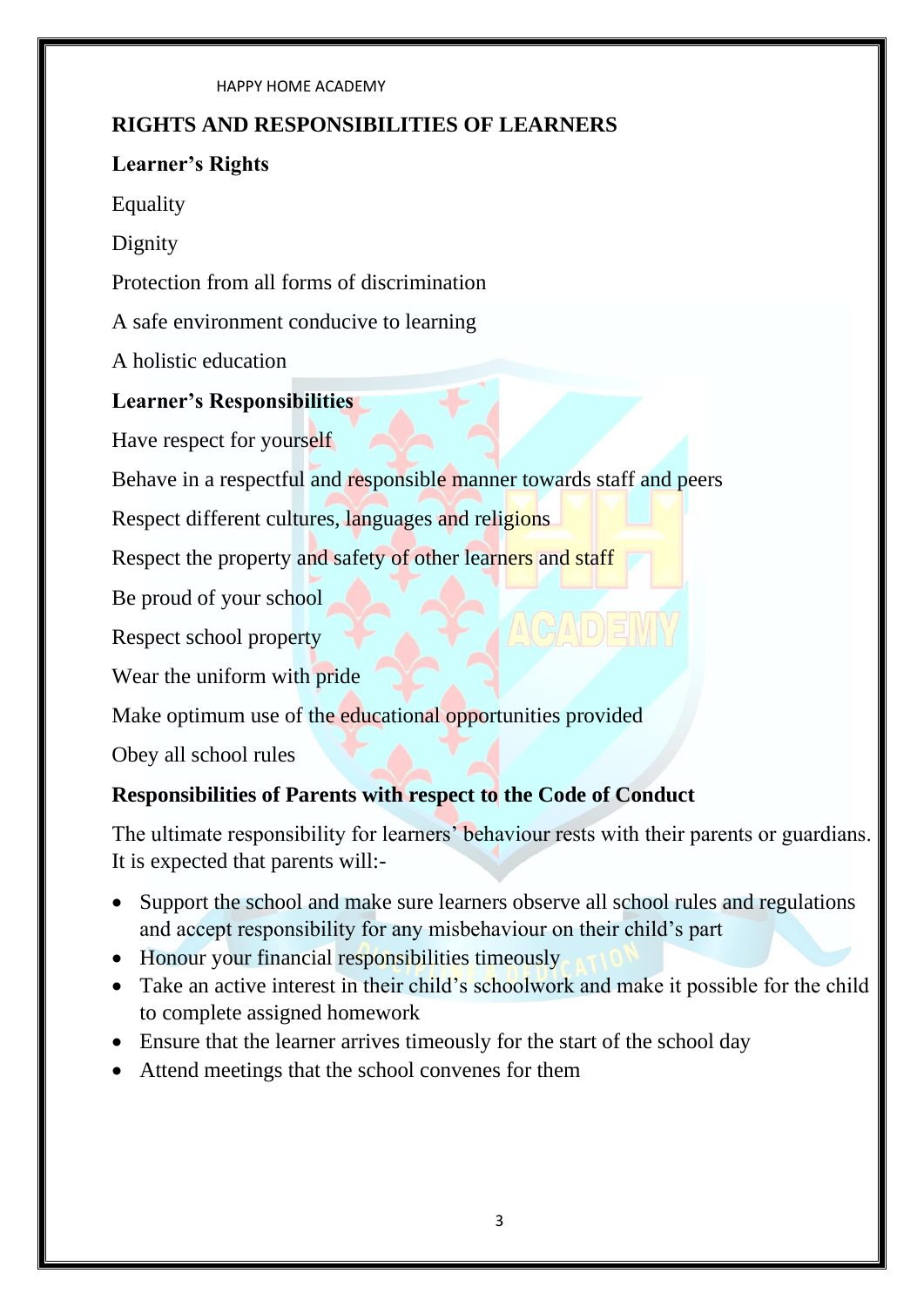#### **Classroom rules**

These CLASSROOM RULES ARE NON-NEGOTIABLE were developed in close consultation with the staff and the School Governing body.

- Anti-social behaviour will not be tolerated
- Cell phones, or any similar devices, are not to be visible and are to be switched off at all times during the school day
- No talking out of turn
- No abusive language
- No vandalism or littering
- No walking around without permission and a pass.
- No involvement in activities not related to the subject being taught without the consent of the teacher
- Be punctual for class
- Homework tasks and missed work because of absence to be completed timeously
- Homework must be completed at home and not before school
- Transgression of any of the above rules will have consequences **Due to Covid-19 the following rules will apply:**
- Learners should always have their masks on.
- Learners should always maintain 1.5m physical distance at all times.
- Sharing of items including stationery is prohibited.
- Physical contact (handshakes, hugging) is prohibited.
- Breaking of any of these rules will have consequences.

### **SCHOOL ATTENDANCE**

The right of a learner to a basic education places the obligation on the parent and the learner to attend school regularly during school hours.

- The register class teacher will keep an accurate register of learner attendance and wil report irregular school attendance to the parent and the Head of departments (HODs).
- Absence from school for any period of time must be covered by an absentee note from the parent.
- Should the learner be absent from school for a period of longer than three (3) days, a doctor's certificate is required.
- Should the learner be absent for ten (10) consecutive days without a valid reason, the Principal must cancel the learner's record in the class register on grounds of continuous absence. The learner will then need to re-apply to be re-admitted to the school. This process is at the Principal's discretion.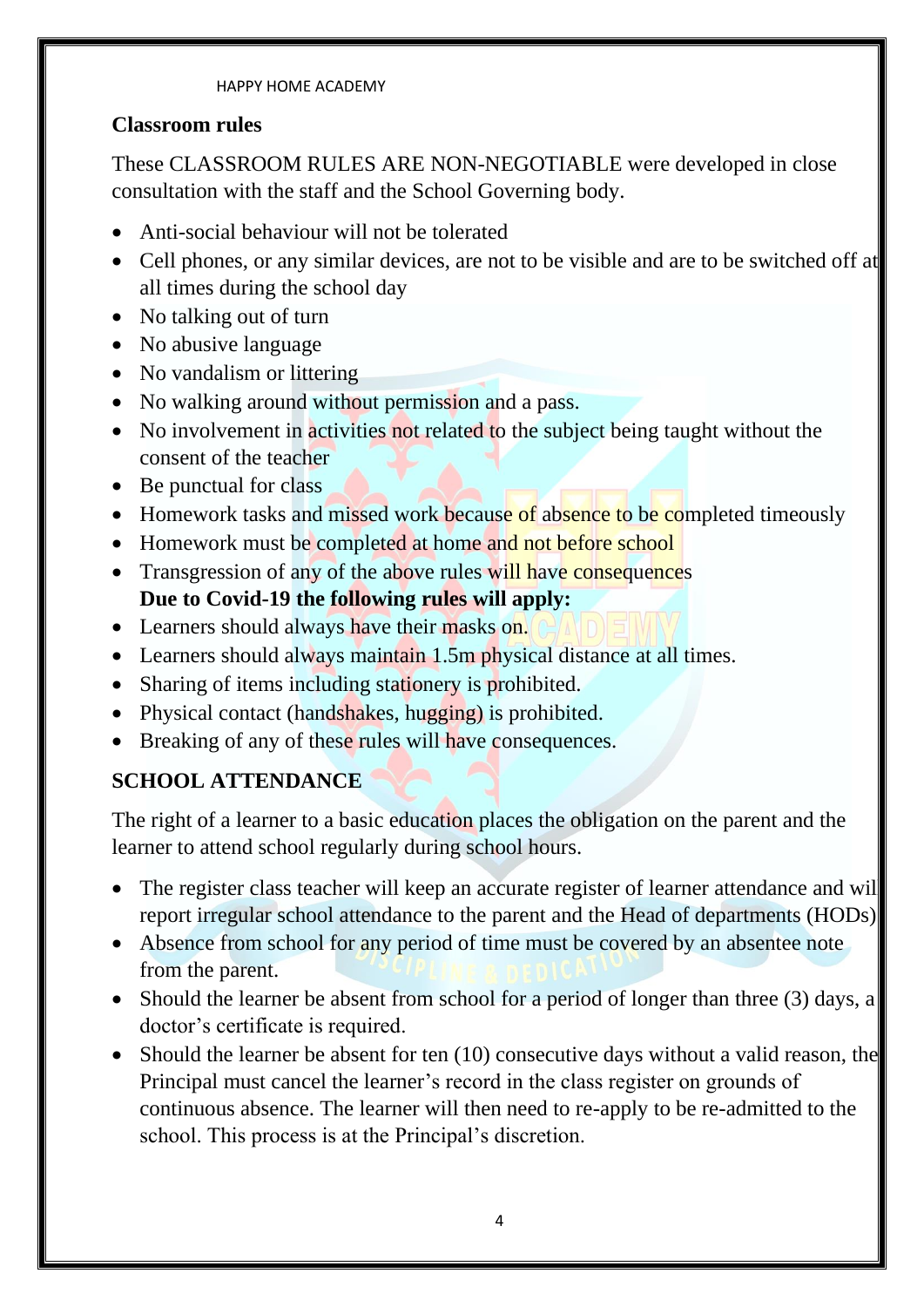- Should the learner exceed twenty (20) unexplained days absent in total for the year, the learner will be deregistered.
- All learners are to arrive at school before the official starting time. Learners who are late will enter their correct names in a register at the entrance and will be recorded as being late.
- Absence from class without the permission of the relevant register or subject teacher is prohibited.
- Any absence from a formal examination must be notified by the parent and supported by a doctor's certificate.
- Should a learner be absent from school due to Covid-19 related symptoms refer to **Covid-19 management policy and procedure**.

### **RELIGIOUS OR CULTURAL PRACTICES**

• Learners wishing to participate in their religious or cultural ceremonies may do so once their parents have given the Principal due notice of their intentions.

#### **Early release from School**

- No learner may leave the school during school hours without a letter from a parent requesting permission to release the learner. The learner is to report to the School administrator to obtain a "permission to go home note", which must be signed by the class teacher and returned to the School administrator on leaving the premises.
- In the event of a learner taken ill at school, a permission to go home note

must be signed by the learner's class Teacher and handed in at the administrator's office. The School administrator will contact the parent to arrange transport home.

A learner may NOT use a cell phone to contact the parent directly without the permission of the School administrator.

### **END OF DAY**

Once the learners are dismissed, learners are discouraged from remaining at school if no involved in an academic, cultural or sporting activity. Foundation phase (Grades1-3) finish school at 13:00 while Grades 4-7 finish at14:00and High school14:45. Teachers look after the children until 1430. Unless there is a school function, the school is locked up at 15:30. All learners should be gone by 1530.

For security and other reasons, learners are discouraged from loitering by the lake outside the school. Parents are encouraged to ensure that their children have a means of getting home if they have no need to be at school in the afternoons.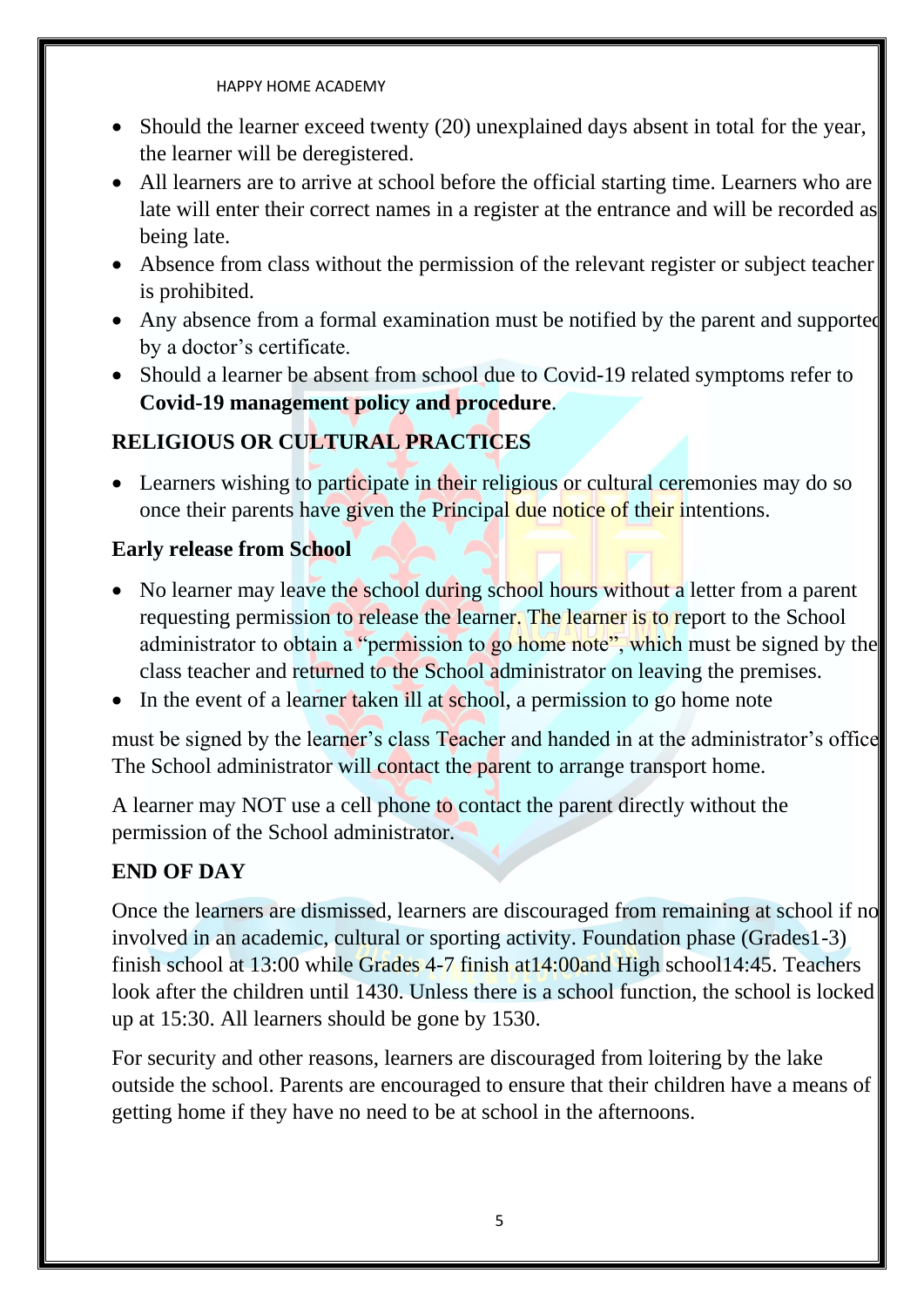#### **Security and Care of School Property**

It is the obligation of every learner to protect and carefully use all the facilities and equipment so that others who come after them can also enjoy the privilege. Destruction or vandalism of property is a punishable offence.

The parent or legal guardian of anyone who intentionally misuses, damages or defaces any school property will replace it or pay for the damaged property. CCTV cameras are installed for the protection and safety of all staff and learners. Evidence thus recorded may be used when a dispute arises.

### **OUT OF BOUNDS**

The following areas are out of bounds to learners:

- The area behind the Director's office (unless when doing sports)
- The parking area at the lakeside.
- The area on the left side of the security room.
- The Lake
- Home Affairs premises

### **SCHOOL UNIFORM AND GENERAL APPEARANCE**

Learners are expected to wear the official school uniform with pride and appear neat and tidy at all times. **Other items of clothing may not be worn in conjunction with the school uniform.**

The wearing of the correct uniform is always compulsory when learners represent or attend the school, except when an announcement is made to the contrary.

Due to Covid-19 the uniform rules have slightly changed. **Refer to the Covid-19 Policy and procedure**.

#### **LOST PROPERTY**

If found, will be taken to the administrator's Office from where it can be collected.

#### **SCHOOL UNIFORM**

All school and sporting uniforms are to be clearly marked with the learner's name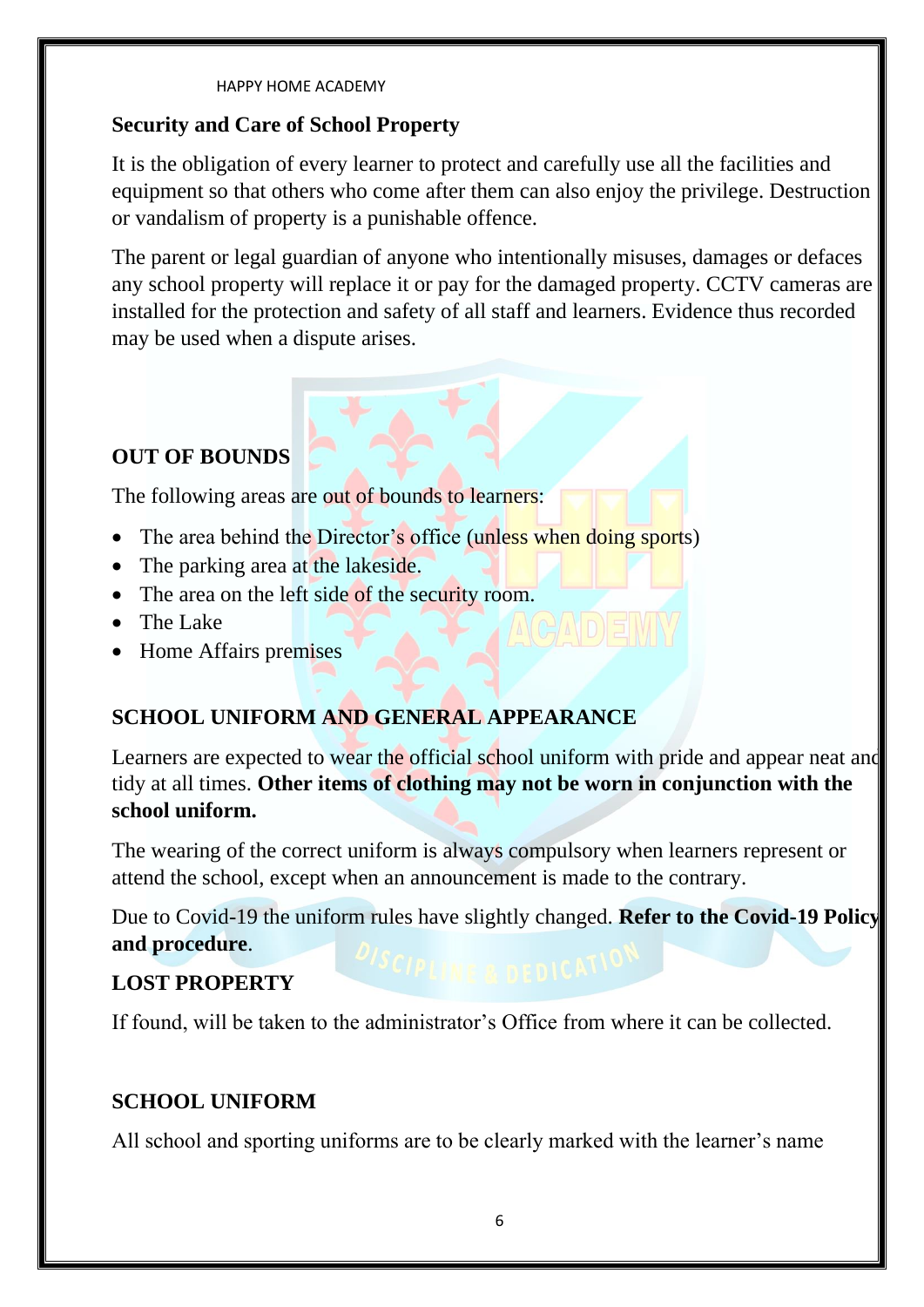#### **BOYS UNIFORM**

#### **WINTER**

- School blazer
- Grey trousers. (No bellbottoms or stovepipes)
- Shaped grey trousers are strictly prohibited (NO skinny fit trousers are allowed)
- White long-sleeved shirt (starched collar) designed for a tie
- HHA school tie. Ties are not to be defaced
- Plain grey socks. (No white socks)
- black polish able leather lace-up shoes
- Black belts compulsory
- A white HHA pull-over or HHA jersey
- Long-sleeved jerseys may be worn without a blazer
- HHA fleece jackets for foundation Phase (Grade R-3)
	- $\triangleq$  Optional: Navy blue regulation scarf, navy blue gloves, white scarf with school badge.

#### **SUMMER**

- As Above.
- Regulation short-sleeved open-necked white shirt with the school badge on the pocket
- Winter shirts may not be worn as summer shirts
- Optional: Blazer, pull-over sleeveless jersey

#### **GIRLS UNIFORM**

#### **WINTER**

- School blazer.
- Mustard skirt official school style and material.
- Length of skirt not shorter than 10cm from the floor when kneeling
- White long-sleeved shirt
- Regulation school tie
- Navy blue knee-length socks with a band of school colours round the tops
- black polish able leather school shoes (low-heeled)
- HHA pull-over or HHA jersey with a band of school colours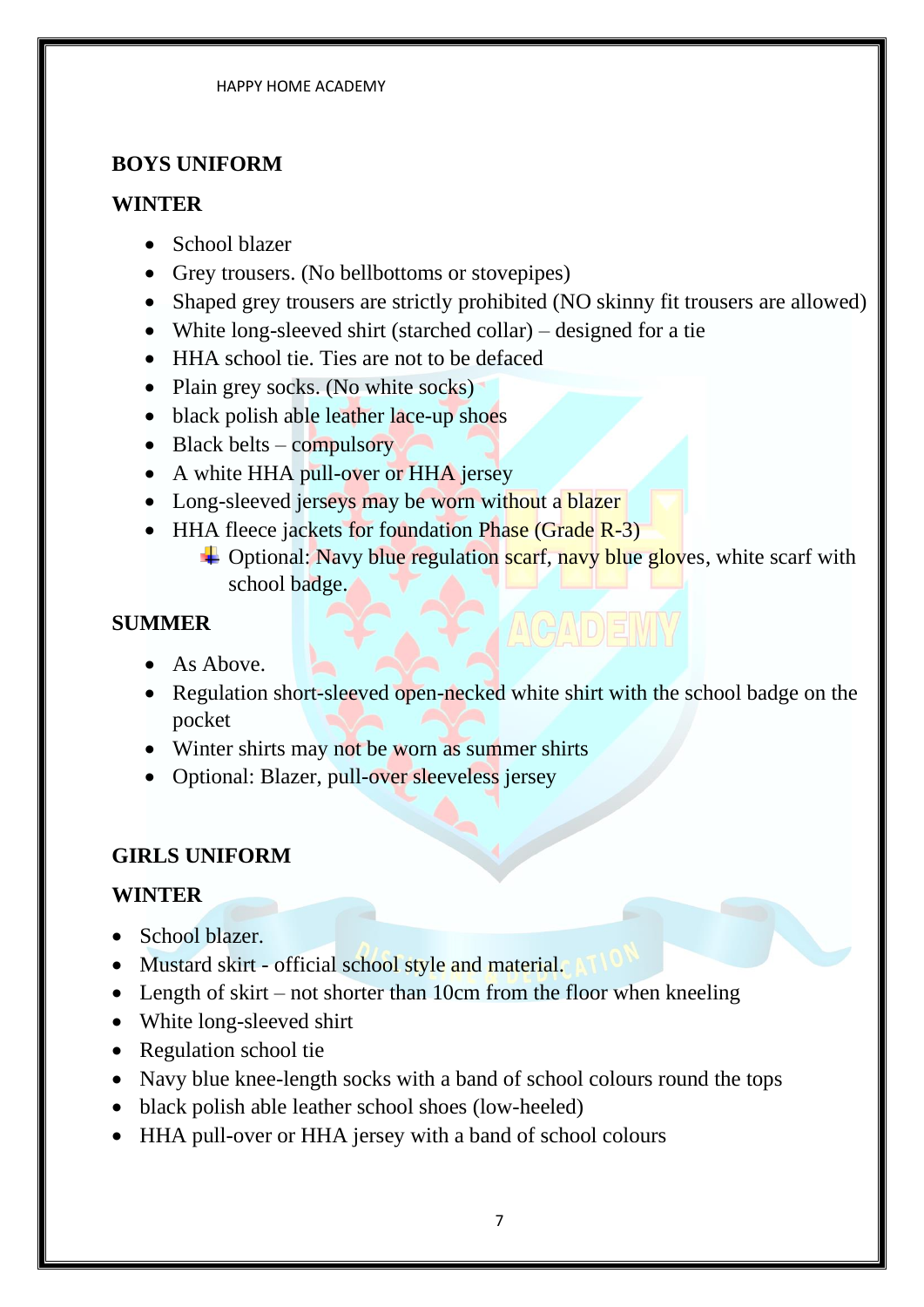- ❖ Optional: Navy blue regulation scarf and gloves
- ❖ Navy blue tights
- ❖ Due to Covid-19 the uniform rules have slightly changed. **Refer to the Covid-19 Policy and procedure**

#### **SUMMER**

- mustard skirt as for the winter uniform.
- Length of skirt not shorter than 10cm from the floor when kneeling
- Regulation short-sleeved open necked white shirt with the school badge on the pocke
- Winter shirts may not be worn as summer shirts
- Plain white ankle length socks, which must be folded over not rolled over
- Optional: Blazer and pullover

#### **Boys Hair**

- It must be neat and tidy
- When in doubt, be conservative. Keep it short
- The top, front, sides and back must be same size.
- No colouring of hair is allowed
- Current fashionable hairstyles (fade, mohok) that do not conform to all of the above, will not be acceptable ie. shaved sides and back where hair has not been graded from the bottom up in a proper manner and where hair has been left on the top of the head.
- Shaving slits into eyebrows is strictly not allowed
- No Mandela
- Clean facial shave

#### **Girls Hair**

- No hair style, extensions or hair colour to draw unnecessary attention
- Braided hair, only con-row (natural hair colour only) to conform to a simplistic and single layered style. **(No thick braids, soft braids or single braids)**
- No artificial single dreadlocks.
- Long hair needs to be plaited or tied back so as to be neat and tidy.
- No hair allowed in face or hanging over the eyes
- Short hair to be tidy
- Hair must be neatly groomed (combed)
- Hair accessories only navy blue or black hair bands, not wider than 3 cm, or plain hair grips may be worn
- No bows, banana clips or pantyhose are to be used as hair accessories
- Gel applied conservatively is permitted
- Shaving slits into eyebrows is strictly not allowed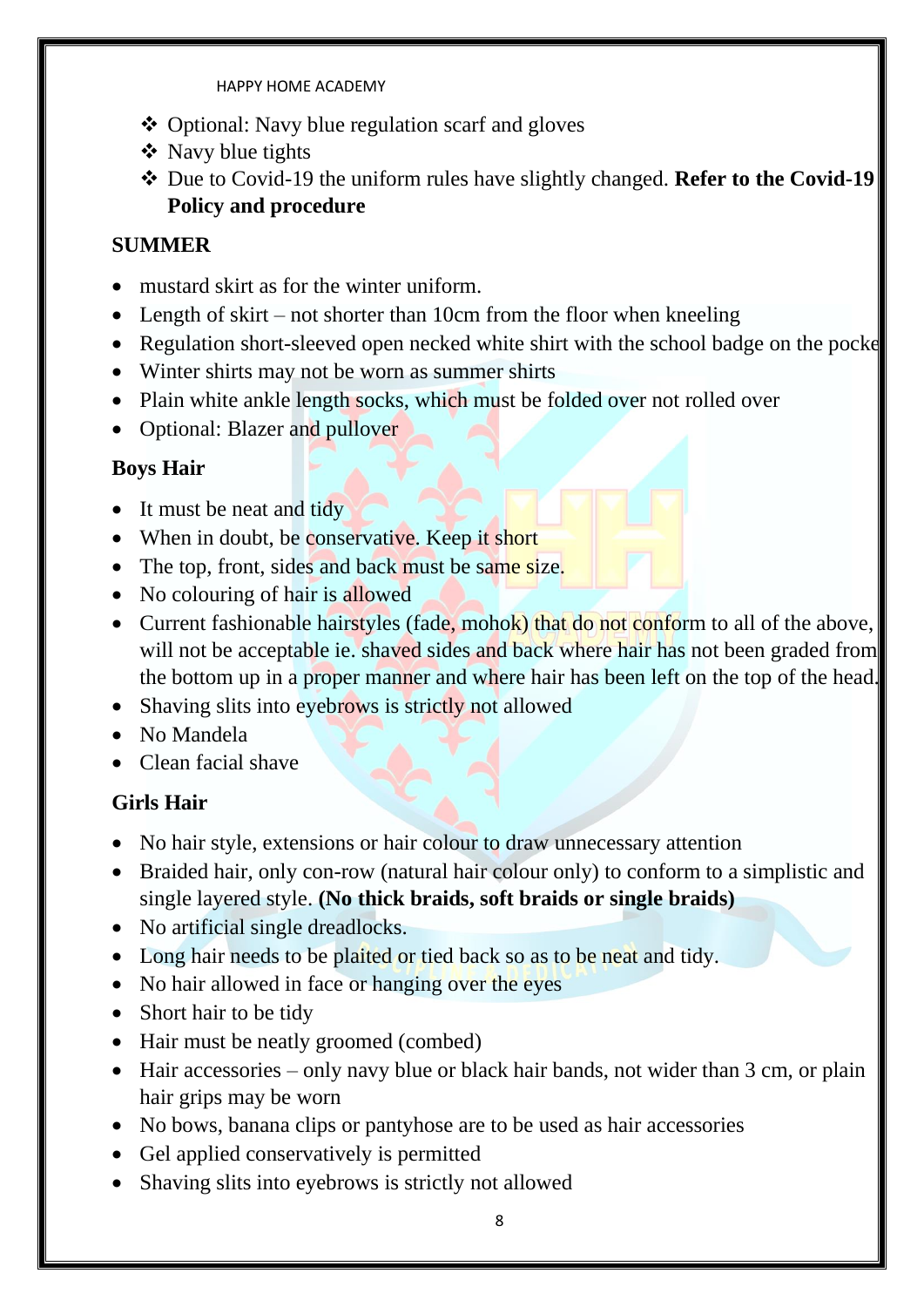• HAIR ACCESSORIES Must be strictly school colours. **Note:** HAIR Styles for boys and girls will be such that the learner does not attract undue attention and is in accordance with the regulations as set by the Discipline Officer. Hair must be neat at all times.

### **SPORTS UNIFORM FOR PRACTICES AND MATCHES**

- The school golf shirt with a badge should be worn with Navy shorts on Sports days.
- The HHA tracksuit is the only permissible track suit.
- Tracksuits may be worn on Tuesdays and Thursdays.
- Only a school golf shirt may be worn under the tracksuit top.

### **OTHER MATTERS OF APPEARANCE**

### **BADGES**

The only permitted badges are those received at HHA.

#### **JEWELLERY & BODY PIERCING**

The wearing of jewellery, e.g. studs, bristles, earrings, chains, rings or bracelets, tongue rings, lip studs and eyebrow studs made of any material, is not allowed.

### **MEDIC-ALERT BRACELETS**

These should be worn by those who need to. No other bracelets are allowed.

### **MAKE-UP**

Make-up is not allowed even on Civvies days. This includes eye make-up. Learners who arrive at school wearing make-up will be asked to remove it immediately.

### **NAILS**

Nails must be kept short, clean and neat. No body make-up or nail varnish may be worn on the hands. Learners found to be wearing nail polish will be sent to the school administrator. For a fee of R5.00 the learner will be given nail polish remover and cotton wool.

### **TATTOOS**

Tattoos, in any form, are NOT to be visible when school uniform or sports uniform is worn.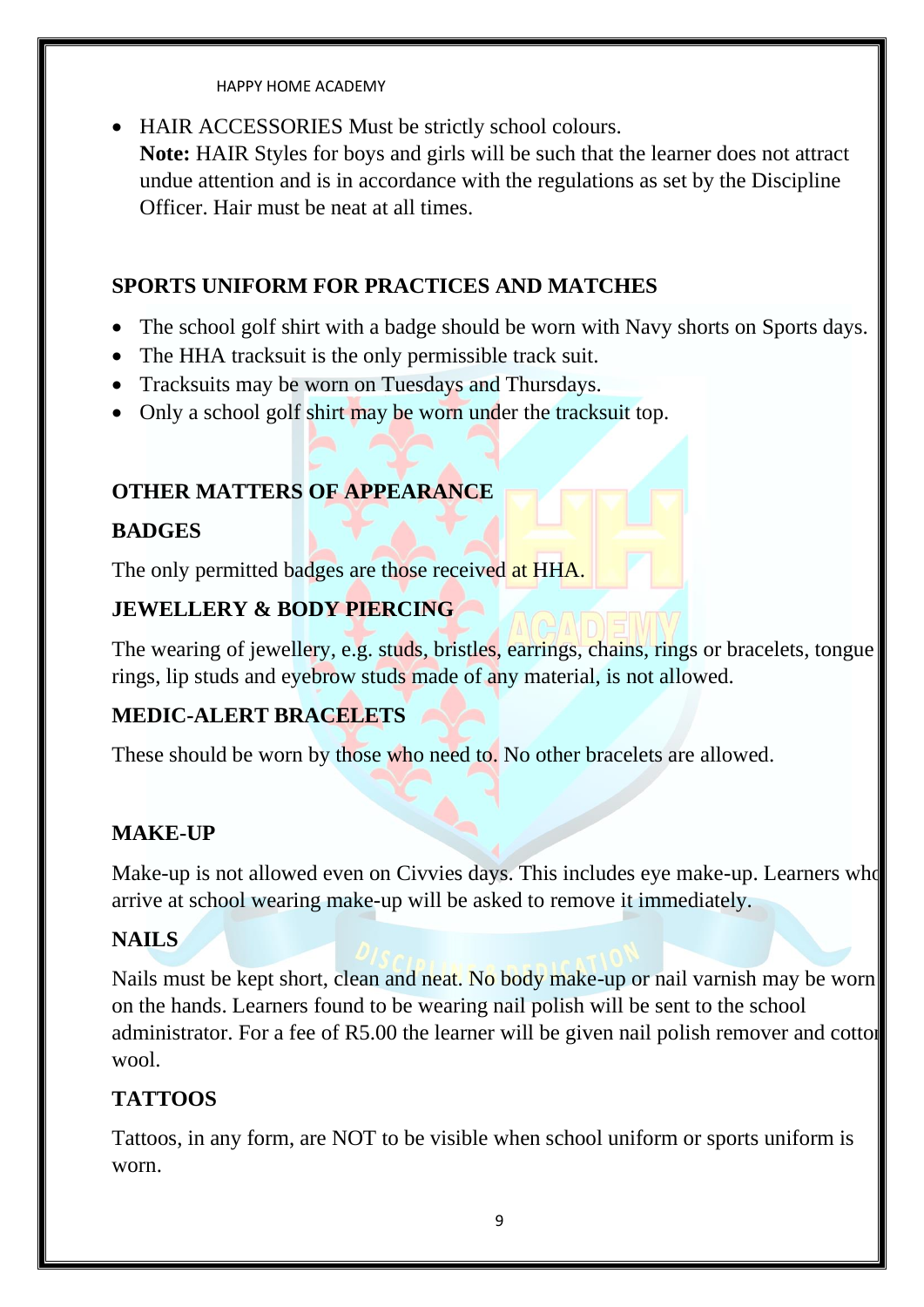#### **GENERAL**

Only a plain white vest, which may not be visible above the collar, may be worn under the shirt. No T-shirts may be worn under a summer shirt. On Civvies days learners are to wear decent clothes, no short dresses, skirts or bum shorts for girls.

#### **PERSONAL BELONGINGS**

- The school will not be held responsible for theft of or damage to personal belongings on school premises (e.g. cell phones, bags, books and clothing).
- Learners are responsible for all their belongings.

### **CELL PHONES: TABLETS: ELECTRONIC EQUIPMENT**

- The school will not be held responsible for any cell phones, tablets or electronic equipment lost or stolen whilst the learner is at school or engaged in school related activities.
- If cell phones are brought to school, they must be switched off from the time the learner enters the premises until the bell rings at the end of the school day and should be kept in the administrator's office.
- Should a learner be seen with his/her cell phone, it will be confiscated and held in safe custody for 1 week. If it is confiscated for a second time during the same term, if will be held for 2 weeks. Should the phone be confiscated for a third time, it will be held for a month thereafter.
- Learners may not use their cell phones at school.

### **TELEPHONE CALLS FROM THE SECRETARY'S OFFICE**

Calls to parents/grandparents to cancel or arrange sport or cultural

activities will be made by the secretary for free.

### **CASH PAYMENTS**

If a parent requests a learner to pay school fees on his/her behalf, or any other payment, such monies should be paid at the Bursar's Office before the start of the School day.

Learners are discouraged from bringing large sums of money to school.

#### **For security reasons, parents are encouraged to pay school fees via Debit**

**Order, EFT or Direct Deposit**. **Card payment facilities are also available at the**

**Bursar's Office.**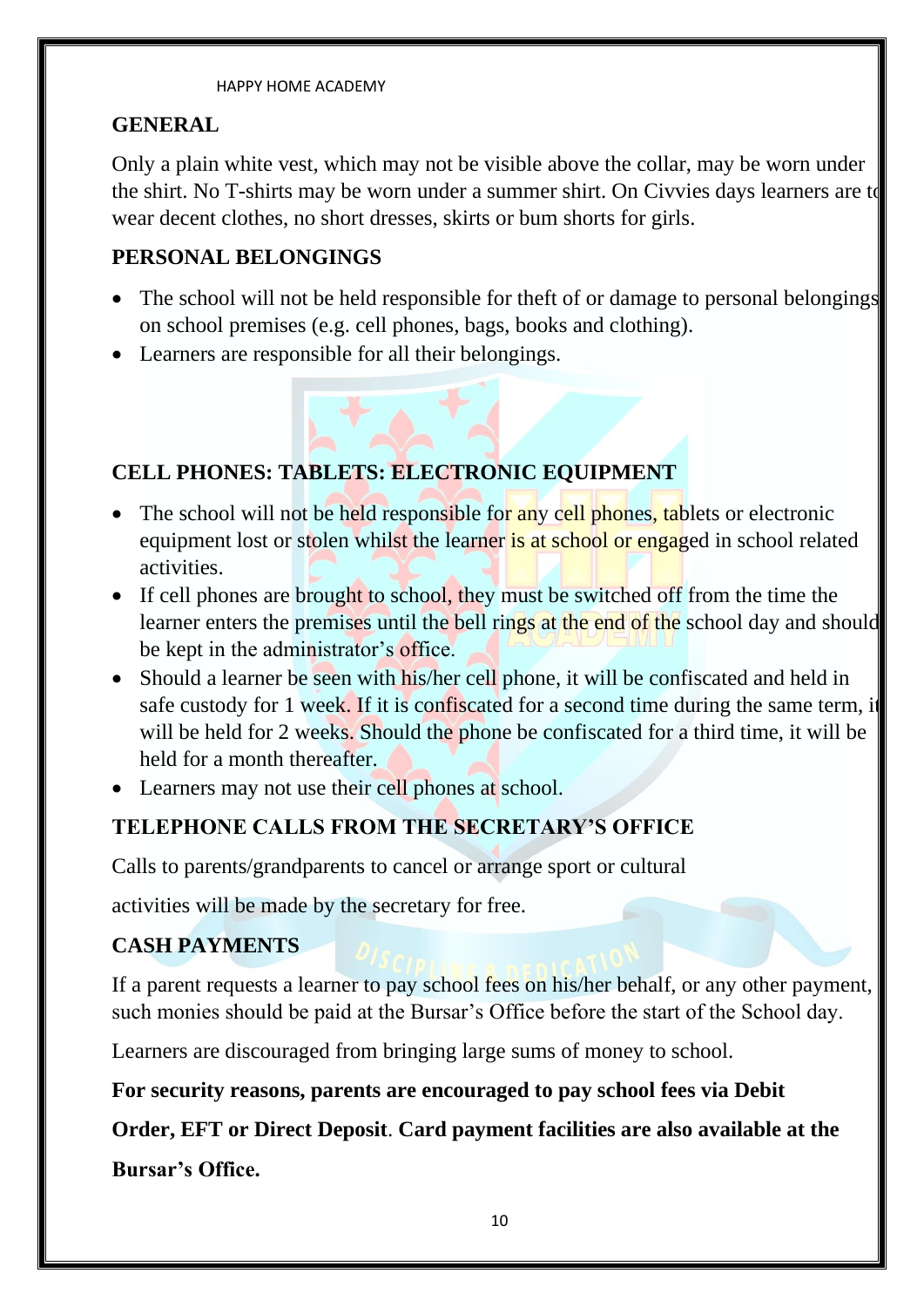#### **ITEMS OF VALUE**

Learners may not bring personal computer games, toys, iPods, laptops, or similar electronic devices to school unless by prior arrangement with the teacher. The school takes no responsibility for any lost items.

#### **BEHAVIOUR AND DISCIPLINE**

All pupils are expected to behave in a civil manner towards each other, all members of the teaching and non-teaching staff and visitors to the school.

The understanding is that all learners are to respect the rights of others to being safe, secure and unthreatened whilst at school, so as to ensure that the educational process is allowed to proceed.

Intimate behaviour between learners is not acceptable.

Inappropriate physical behaviour is unacceptable and will be dealt with accordingly.

#### **MISDEMEANOURS**

Which will be addressed by means of corrective measures as laid down by the Principal and the Discipline Officer (listed alphabetically and in no order of importance)

- Alcohol possession at school or at a school outing/smelling of liquor/under the influence at school or functions
- Anti-social behaviour
- Any action which brings the school's name into disrepute
- Bullying
- Cheating or attempting to cheat/lying
- Communicating with fellow learners in a test venue
- Copying of projects or any other work
- Defacing school property
- Derogatory terminology
- Disrespectful or insolent behavior
- Disruptive and or un-cooperative behavior, violating the rights of teachers to carry out their assigned task of teaching the class
- Drugs –the use, possession or sale thereof (Arriving at school under the influence of drugs)
- Eating/chewing in class (including chewing gum)
- Entering out of bounds area
- Excessively noisy/unruly behaviour
- Failure to attend detention without a prior excuse
- Failure to timeously submit homework/tasks.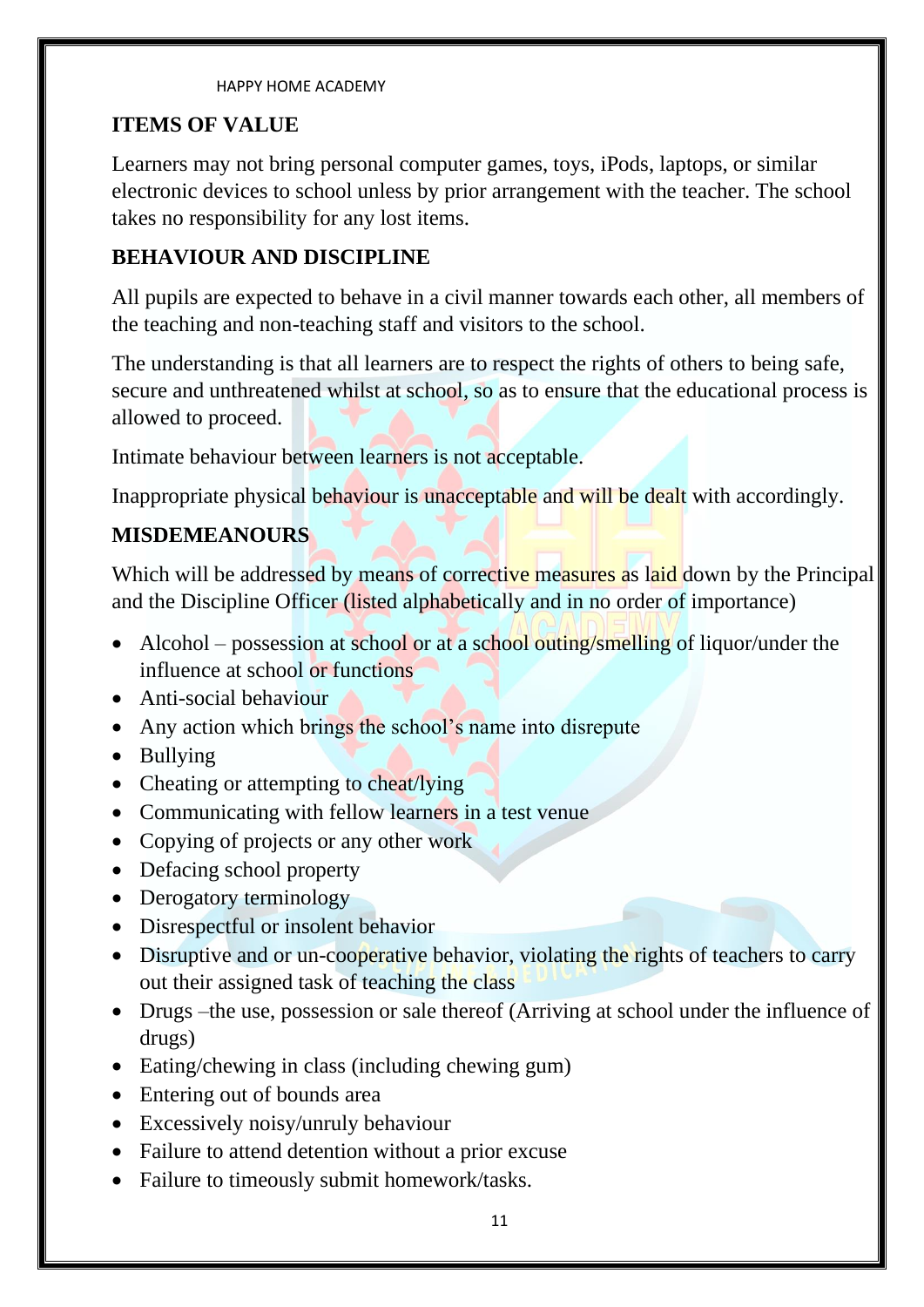- Fighting/common assault/sticking a sharp object into a fellow learner
- Forbidden material in a test venue
- Forgery, e.g. parent/guardian's signature
- Gangsterism promoting formation or forming of gangs
- Hate speech
- Inappropriate displays of affection
- Indecent assault
- Insubordination
- Interfering with or damaging another person's possessions
- Intimidation
- Late arrival for school/ class
- Littering
- Loitering in passages/classrooms
- Misconduct in assembly/classroom/playground
- Misuse of cell phones  $-\frac{1}{2}$  including during exams
- Plagiarism
- Possession of offensive material, including pornographic material
- Possession of weapons or dangerous items (knives etc.)
- Preventing other learners from attending classes
- Racist remarks/insults
- Repeated dress code infringements
- Smoking or in possession of cigarettes
- Stealing
- Swearing or using obscene gestures
- Tampering with safety equipment
- Bunking classes
- Uncooperative/discourteous behaviour
- Vandalism
- Verbal or non-verbal abuse
- Violating the rights of fellow learners and staff at HHA.

### **DISCIPLINARY PROCEDURES**

The Principal and his staff have full authority to ensure that every learner abides by the code of conduct.

The following list of interventions and corrective measures used by the school

are aimed at correcting behaviour before suspension and, in extreme circumstances, expulsion: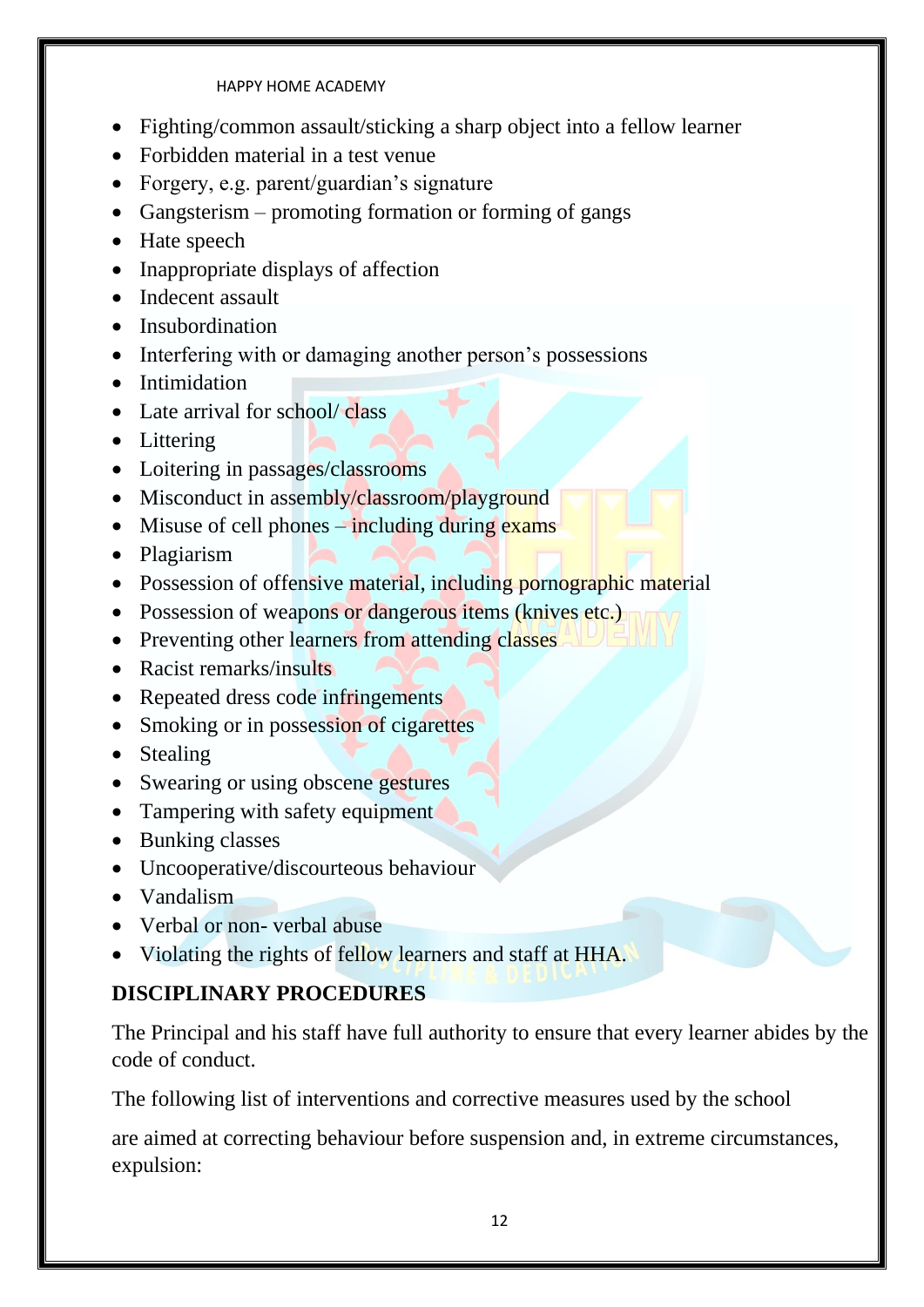- A verbal warning / reprimand to express disapproval
- Use of the de-merit diary system
- Written warning
- Final written warning
- Removal from classes to the exclusion zone / outside the Head's office.
- Written punishment
- Community service to improve the physical environment within and around the school property
- Homework detention
- Supervised detention
- De-merit detention
- Referral for counselling
- Compensation for damages to cover the cost of repair or replacement of the lost or damaged item
- Temporary suspension of school related privileges
- Exclusion from school activities and functions e.g. academic dinner, sporting events, valedictory, prize-giving
- Withdrawal of recognition, e.g. award withdrawn, councillor badge rescinded
- Temporary suspension from class or school pending disciplinary hearing
- Disciplinary hearing

### **SERIOUS MISCONDUCT THAT MAY LEAD TO SUSPENSION**

A learner will be guilty of serious misconduct if he or she, intentionally and without just excuse-

- seriously threatens, disrupts or frustrates teaching or learning in a class
- engages in a conspiracy to disrupt the proper functioning of the school through collective action
- insults the dignity of or defames any learner or any other person, (this includes racist remarks)
- distributes, or is in the possession of, any test or examination material that may enable another person to gain an unfair advantage in a test or examination
- cheats in a test or examination or any other form of assessment such as assignments
- engages in any act of public indecency
- sexually harasses another person
- possession or distributes of pornographic material
- is under the influence or in the possession of alcohol/drugs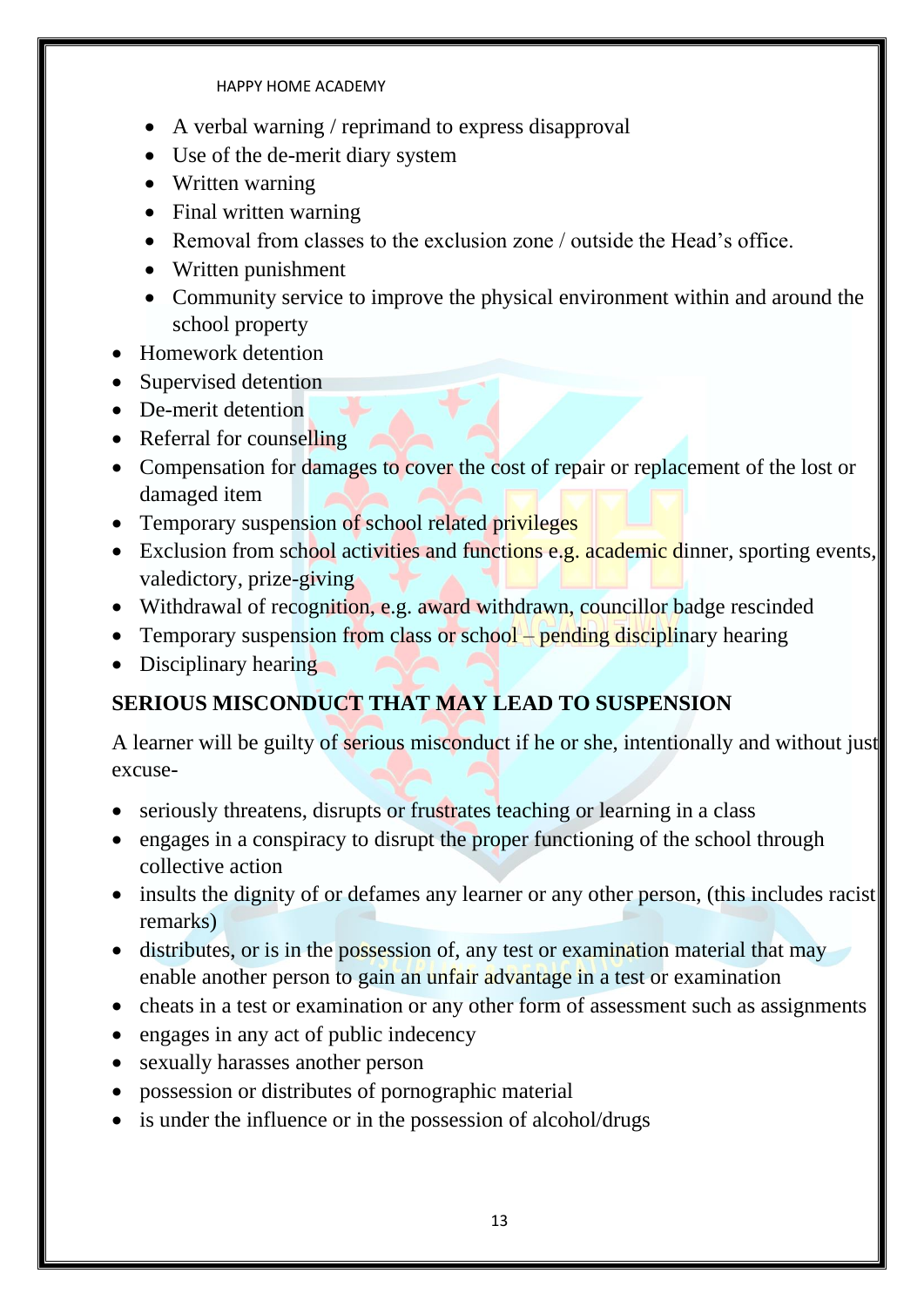#### **SERIOUS MISCONDUCT THAT MAY LEAD TO EXPULSION**

A learner will be guilty of serious misconduct if he or she-

• is found guilty of misconduct as described in the above after having been

found guilty of the same or similar misconduct on one previous occasion

- fails to comply with a punishment of suspension as a correctional measure or intentionally and without just excuse-
- forges any document or signature to the potential or actual prejudice of the school
- trades in any test or examination question paper or in any test or examination material
- engages in theft, or otherwise acts dishonestly to the prejudice of another person
- is in possession, of, consumes or deals in any illegal substance or other harmful substance
- is in possession of any dangerous weapon
- assaults or threatens to assault another person
- holds any person hostage
- murders any person
- rapes any person, or engages in any sexual activity which amounts to an offence in law
- maliciously damages property

### **HEARINGS**

The Principal and his staff will make every effort to correct the situation before resorting to a full hearing, which will include members of the student council and Governing Body.

In the event of serious or continuous misdemeanours, the learner will be required to attend a full hearing.

For lesser misdemeanours and at the Principal and Discipline Officer's discretion, the parent/s or guardian will be called to attend a meeting to discuss the continued misbehaviour of the learner.

### **GENERAL**

Any matters not specifically dealt with in this Code of Conduct will be dealt with as they arise by the Principal and his authorities and on the understanding that whatever action is decided upon will be dependent upon the accepted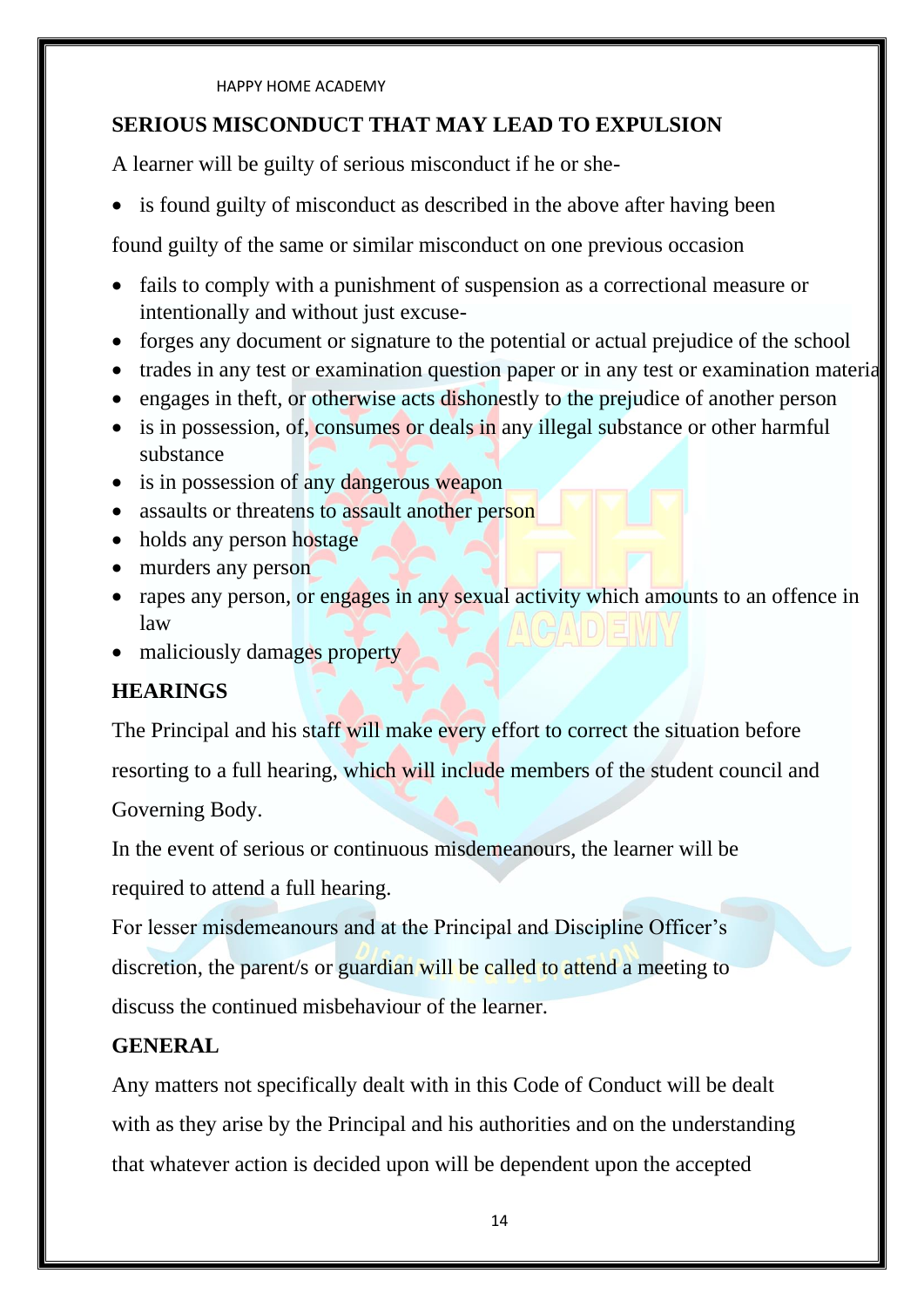ethos of the school and the laws of the country.

#### **OUR CREDO**

- Happy learners flourish in a disciplined environment where the boundaries are clearly defined.
- At HH Academy, we believe in the power of individuality.
- We believe that everybody can be somebody.
- We believe that where you are going is more important than where you

#### *Amended 2019*

#### **DISCIPLINARY SYSTEM**

#### SCHEDULE OF OFFENCES AND RECOMMENDED DISCIPLINARY ACTION:

| Table 1: List of Offences per grade of offence |                     |                            |                            |
|------------------------------------------------|---------------------|----------------------------|----------------------------|
| Grade 1: Offences                              | Grade 2: Offences   | <b>Grade 3 Offences</b>    | <b>Grade 4: offences</b>   |
| Littering                                      | • Vandalism         | Possession of<br>$\bullet$ | Use of weapons that        |
| Excessively                                    | • Interfering with  | weapons that can           | cause physical injury      |
| noisy or unruly                                | another             | cause physical injury      | (knives etc)               |
| behavior before                                | persons'            | (knives, etc)              | Possession and/or          |
| School, during                                 | possessions/pro     | <b>Entering the</b>        | use of a firearm, firearm  |
| change overs,                                  | perty without       | <b>School premises</b>     | magazine, ammunition,      |
| breaks and after                               | the owners'         | while under the            | dangerous or lethal        |
| school.                                        | consent             | influence of alcohol /     | weapon                     |
| Eating,                                        | • Damaging          | drugs                      | Possession, using          |
| drinking or                                    | another             | Possession,                | and or dealing in drugs,   |
| chewing gum                                    | person's            | copying, distribution,     | alcohol or any other       |
| during any                                     | possessions/pro     | use or displaying of       | intoxicating substance     |
| contact time                                   | perty as a result   | pornographic               | Poisoning or               |
| (Class and                                     | of interfering or   | material                   | attempting to poison       |
| assembly)                                      | using said          | Assault with               | another person             |
| Misconduct                                     | possession or       | the intent to do           | Theft, robbery,            |
| in an assembly                                 | property            | grievous bodily harm       | breaking and entering      |
| Entering an                                    | without the         | Truancy from               | Malicious damage/injury    |
| out of bounds                                  | owner's consent     | School or leaving          | to property of the school, |
| area, classroom                                | • Racism:           | School grounds             | staff members, fellow      |
| or passage                                     | remarks, insults    | without the                | learners or any other      |
| without                                        | • Forgery: altering | necessary                  | person or body             |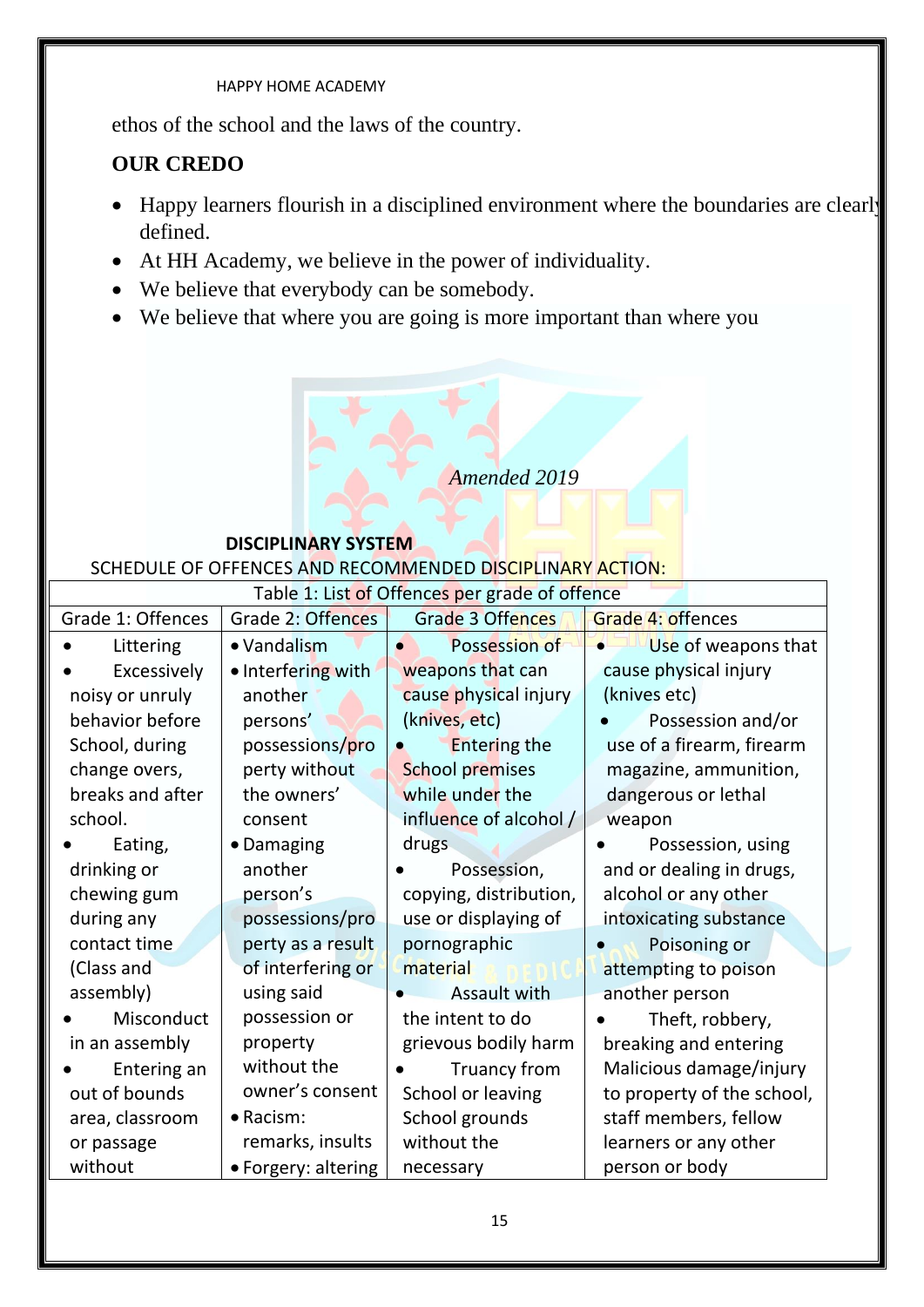| permission          | of official       | permission             | Rape, attempted<br>$\bullet$ |
|---------------------|-------------------|------------------------|------------------------------|
| Loitering in        | documents such    | Taking part in         | rape or indecent assault     |
| the passages, at    | as medical        | any form of illegal    | Physical assault that        |
| the tuck shop or    | certificates and  | strike action /        | results in bodily harm       |
| vending             | qualifications    | meeting / campaign     | Sedition or inciting         |
| machines, at the    | and fraudulent    | on School premises     | any form of illegal strike   |
| toilets or change   | use thereof       | Any learner            | action / meeting /           |
| rooms               | • Intimidation by | who in or outside of   | campaign on school           |
| Misconduct          | verbal or         | the buildings, on or   | premises                     |
| or poor             | physical threat   | off the premises of    | Any offence is               |
| sportsmanship       | to harm the       | the school, whilst     | punishable under             |
| during extra-       | person or his     | under the control of   | common law                   |
| mural activities    | property          | the school             |                              |
| practice, intra- or | (bullying)        | authorities,           |                              |
| - inter School      | • Swearing, lying | intentionally          |                              |
| competition or      | or using          | conducts himself in a  |                              |
| league fixture      | obscene           | manner which is or     |                              |
| Failure to:         | gestures          | could be seriously     |                              |
| -submit an          | . Verbal or non-  | detrimental to the     |                              |
| absentee note or    | verbal abuse      | maintenance of         |                              |
| exit notes by the   | · Disrespect or   | order or discipline at |                              |
| stipulated          | insolence         | the school             |                              |
| deadlines           | · Insubordination | Violating the          |                              |
| -Return a library   | - ignoring or     | rights of other        |                              |
| book by the due     | failing to carry  | learners to receive    |                              |
| date, or pay the    | out a specific    | education by           |                              |
| fine for overdue    | instruction (to   | disrupting classes,    |                              |
| books               | include failure   | preventing teachers    |                              |
| -attend and         | to do work /      | from providing         |                              |
| extramural          | punishment set    | teaching, or in any    |                              |
| activity's practice | in the exclusion  | other manner           |                              |
| session without     | room, or failure  | Violating the          |                              |
| excusing himself    | to report to the  | rights of the teacher  |                              |
| -attend duty        | exclusive room    | to carry out his/her   |                              |
| class               | or failure to     | tasks, to the          |                              |
| -attend a           | report to the     | detriment of the       |                              |
| compulsory          | subject teacher   | school, the staff, the |                              |
| activity as a       | with this work/   | teacher, or fellow     |                              |
| spectator           | punishment as     | learners               |                              |
| without             | stipulated)       | Reckless or            |                              |
| submitting          | • Fighting,       | negligent driving      |                              |
| written excuse      | common assault    | whether in school      |                              |
| letter prior to     | or attempted      | uniform or not, and    |                              |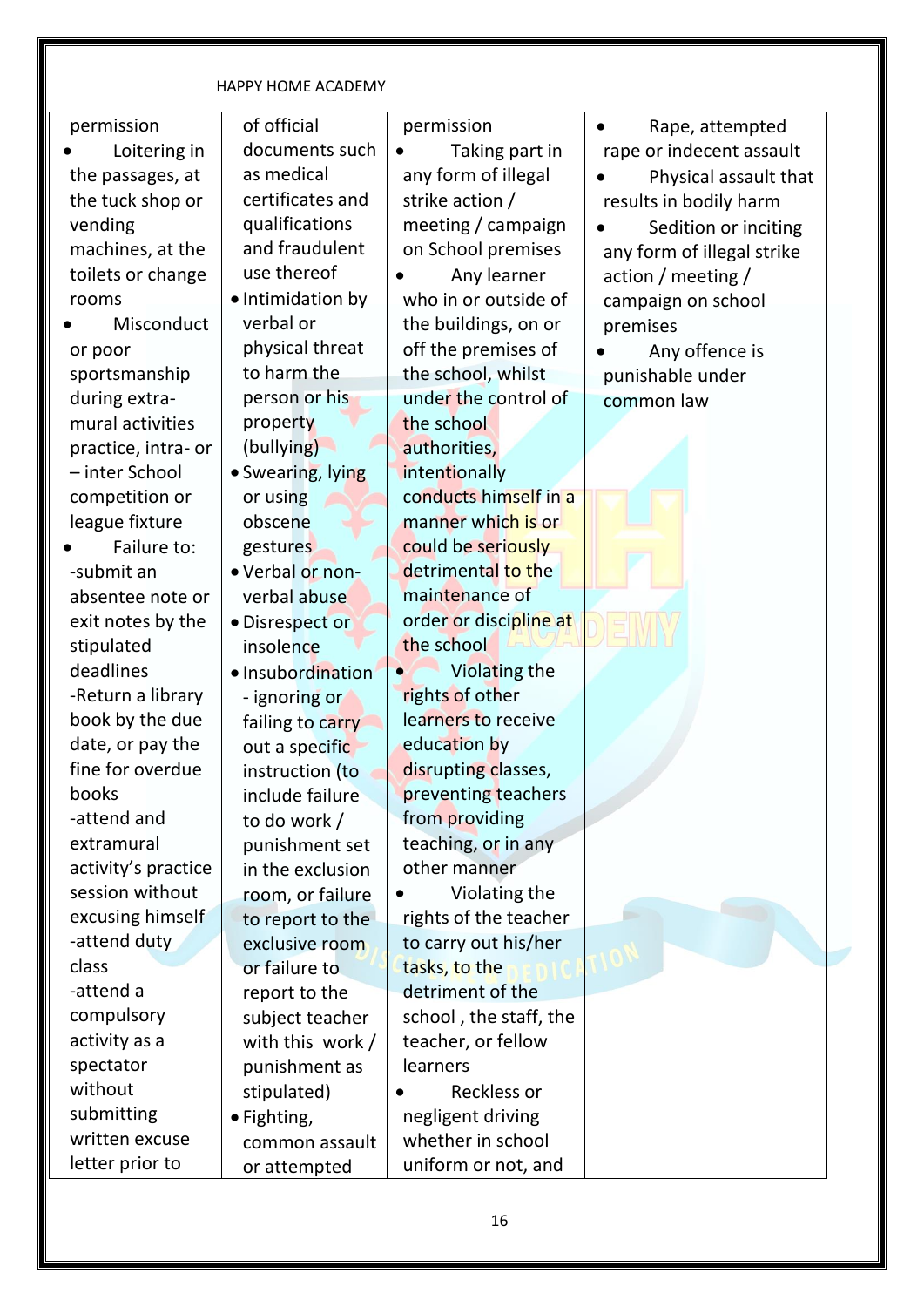| the event         | assault          | whether on the        |  |
|-------------------|------------------|-----------------------|--|
| -attending        | · Public         | school property or    |  |
| detention         | disturbance and  | not                   |  |
| Continual         | public           | Unreasonable          |  |
| interference with | indecency        | repetition of a grade |  |
| another learner   | • Gambling       | 2 offence             |  |
| which causes      | • Failure to     |                       |  |
| minor physical or | attend           |                       |  |
| mental            | detention        |                       |  |
| discomfort        | without prior    |                       |  |
| Misconduct        | submission of a  |                       |  |
| during detention  | written excuse   |                       |  |
| Minor             | or note          |                       |  |
| infringements of  | · Unacceptable   |                       |  |
| uniform           | hair styles,     |                       |  |
| regulations:      | including        |                       |  |
| wearing of        | bleaching or     |                       |  |
| printed T-shirts: | colouring        |                       |  |
| an incorrect      | · Display of     |                       |  |
| jersey or         | visible tattoos  |                       |  |
| tracksuit top as  | · Using a cell   |                       |  |
| an outer          | phone as a       |                       |  |
| garment:          | means of         |                       |  |
| incorrect colour  | communication    |                       |  |
| socks or belt:    | during formal    |                       |  |
| wearing of        | testing          |                       |  |
| jewelry           | • Cheating,      |                       |  |
| Failure to        | attempting to    |                       |  |
| wear the correct, | cheat or having  |                       |  |
| full school       | forbidden        |                       |  |
| uniform when in   | material or      |                       |  |
| a public place,   | information in a |                       |  |
| including the     | test venue       |                       |  |
| wearing of        | before           |                       |  |
| unauthorized      | controlled       | DNIC A                |  |
| items.            | testing (class   |                       |  |
| Failure to        | tests, term      |                       |  |
| wear the correct  | tests, internal  |                       |  |
| sports kit for a  | exams). This     |                       |  |
| match or          | includes any     |                       |  |
| practice          | form of          |                       |  |
| hitchhiking while | communication,   |                       |  |
| in school         | verbal or non-   |                       |  |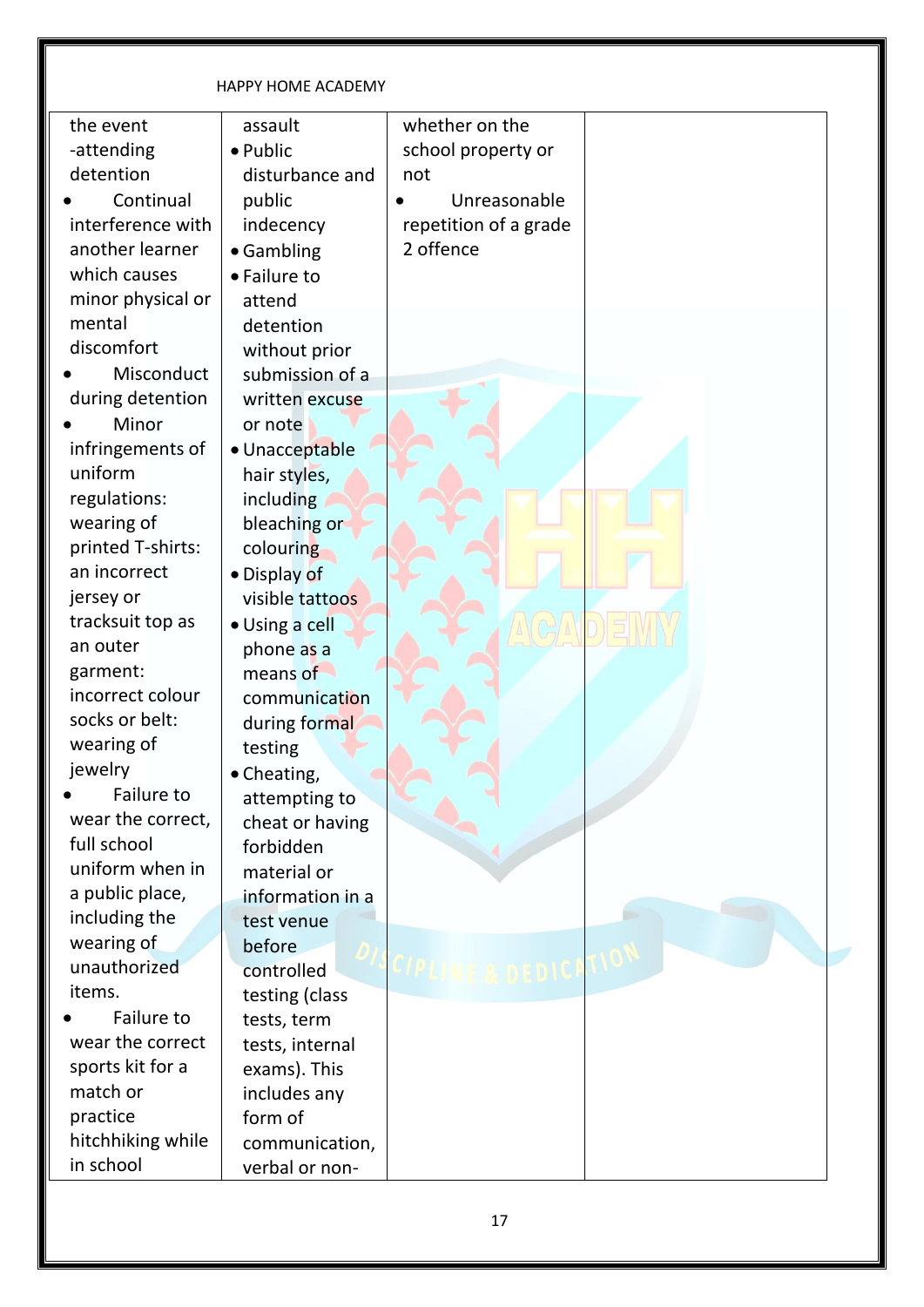|                   | <b>HAPPY HOME ACADEMY</b> |  |
|-------------------|---------------------------|--|
| uniform, formal   | verbal, with              |  |
| or sport dress    | another learner           |  |
| Disruptive        | • Copying of              |  |
| behavior in class | computer                  |  |
| Spitting in       | exercises,                |  |
| public            | projects of=r             |  |
| Failure to:       | any other work            |  |
| Do classwork<br>❖ | intended for the          |  |
| set and           | year mark                 |  |
| submit            | • Truancy from            |  |
| homework          | any contact               |  |
| bring the<br>❖    | time                      |  |
| required          | · Possession or us        |  |
| textbooks,        | $=$ e of fire             |  |
| notes             | crackers                  |  |
| stationary or     | • Failure to              |  |
| equipment to      | attend an extra-          |  |
| a lesson          | mural activity            |  |
| hand work in<br>❖ | fixture or                |  |
| on time           | function as a             |  |
| copying<br>❖      | participant or            |  |
| another           | official                  |  |
| learner's         | • Any action              |  |
| classwork or      | which brings the          |  |
| homework          | school's name             |  |
| defacing<br>∗⊻    | into disrepute            |  |
| school            | · Passion of              |  |
| property          | offensive                 |  |
| ❖ reporting late  | material,                 |  |
| for class,        | excluding                 |  |
| relief or to      | pornographic              |  |
| the exclusion     | material                  |  |
| room              | • Tampering with          |  |
| use of            | safety and other          |  |
| offensive         | equipment on              |  |
| material to       | school premises           |  |
| cover books       | · Unreasonable            |  |
| or files          | repetition of a           |  |
|                   | grade 1 offence           |  |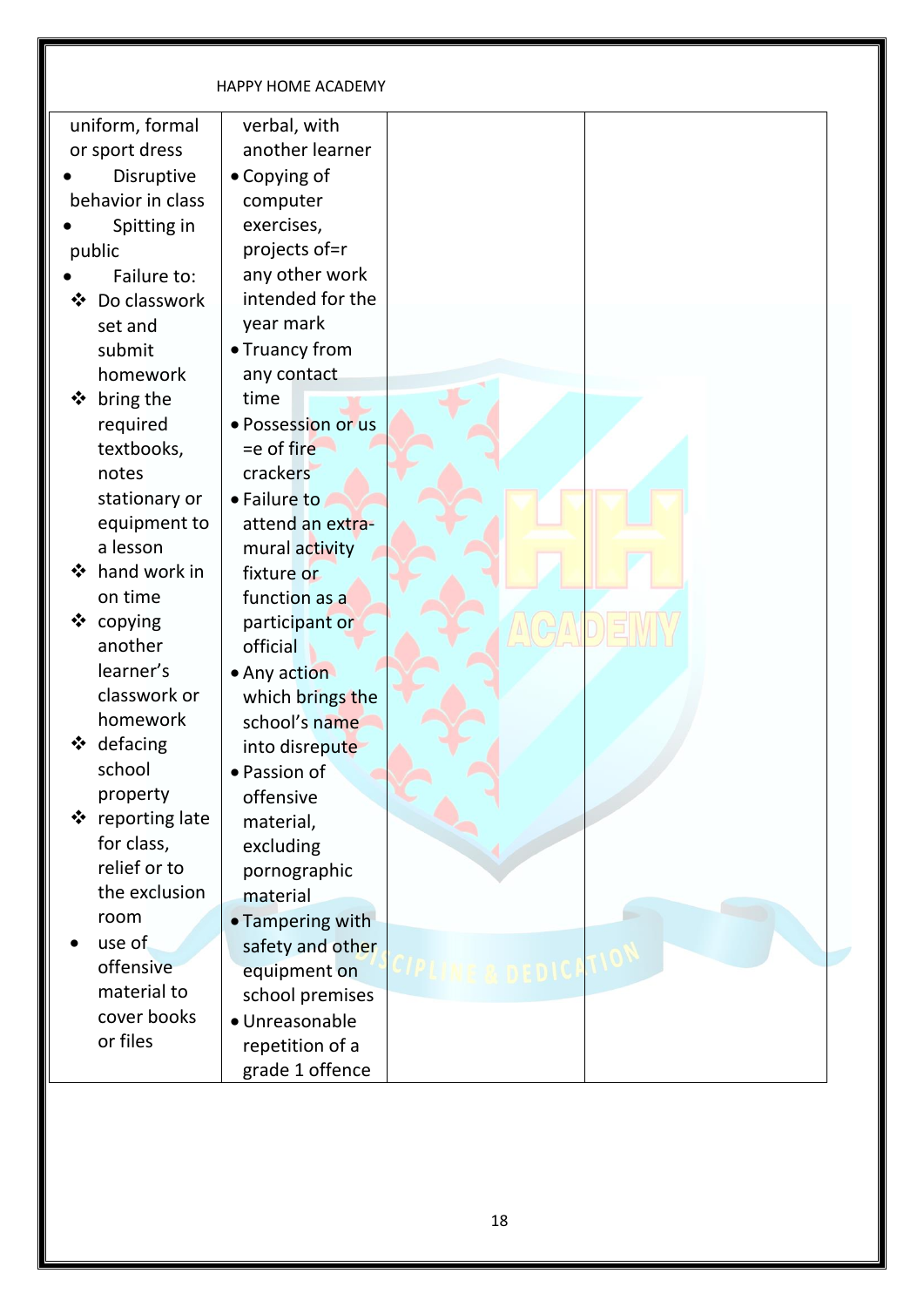| <b>GRADE 1 OFFENCES</b>                                                                                                                                                                                                                                                                                                                                                                                                                                                                                                                                                                                                                            | <b>RECOMMENDED CORRECTIVE MEASURES</b>                                                                                                                                                                                                                                                                                                                                                                     |
|----------------------------------------------------------------------------------------------------------------------------------------------------------------------------------------------------------------------------------------------------------------------------------------------------------------------------------------------------------------------------------------------------------------------------------------------------------------------------------------------------------------------------------------------------------------------------------------------------------------------------------------------------|------------------------------------------------------------------------------------------------------------------------------------------------------------------------------------------------------------------------------------------------------------------------------------------------------------------------------------------------------------------------------------------------------------|
| • Academic: Books/ work materials left<br>at home; homework not done on time/<br>copied;<br>Extra-mural activity: non-attendance<br>at practices and matches (without a<br>valid excuse to teachers/coach):<br>Personal conduct in classroom/on<br>playground: inappropriate displays of<br>affection between learners: late<br>arrivals for class: uncooperative<br>behavior, discourteous<br>behavior/insolence/temper tantrums:<br>foul language: defacing<br>desks/books/cases with graffiti:<br>eating/chewing in class: littering: cell<br>phone ringing;<br>Dress code: untidiness/ unkept<br>appearance; school dress code not<br>followed | Corrective actions / sanctions are carried<br>out by the individual teacher and may<br>include the following:<br>Verbal reprimand<br>Written punishment<br>Detention at break<br>Subtracting marks (homework)<br>Temporary confiscation until end<br>of school term (uniform, jewelry,<br>cell phones, bags and cases)<br>Removing graffiti from bags and<br>cases at break<br><b>Written notification</b> |
| <b>GRADE 2 OFFENCES</b>                                                                                                                                                                                                                                                                                                                                                                                                                                                                                                                                                                                                                            | <b>RECOMMENDED CORRECTIVE MEASURES</b>                                                                                                                                                                                                                                                                                                                                                                     |
| Plagiarism of any work or cheating /                                                                                                                                                                                                                                                                                                                                                                                                                                                                                                                                                                                                               | . Nought for test and warning letter                                                                                                                                                                                                                                                                                                                                                                       |
| attempted cheating in class test /<br>assignment                                                                                                                                                                                                                                                                                                                                                                                                                                                                                                                                                                                                   |                                                                                                                                                                                                                                                                                                                                                                                                            |
| • Damage to property / possessions of<br>other learners property                                                                                                                                                                                                                                                                                                                                                                                                                                                                                                                                                                                   | • Repair/replacement, warning letter and<br>principals detention                                                                                                                                                                                                                                                                                                                                           |
|                                                                                                                                                                                                                                                                                                                                                                                                                                                                                                                                                                                                                                                    |                                                                                                                                                                                                                                                                                                                                                                                                            |
|                                                                                                                                                                                                                                                                                                                                                                                                                                                                                                                                                                                                                                                    |                                                                                                                                                                                                                                                                                                                                                                                                            |
| · Defiance/disregarding of an authority<br>figure's instruction                                                                                                                                                                                                                                                                                                                                                                                                                                                                                                                                                                                    | Suspension from class, warning letter<br>and Principals detention                                                                                                                                                                                                                                                                                                                                          |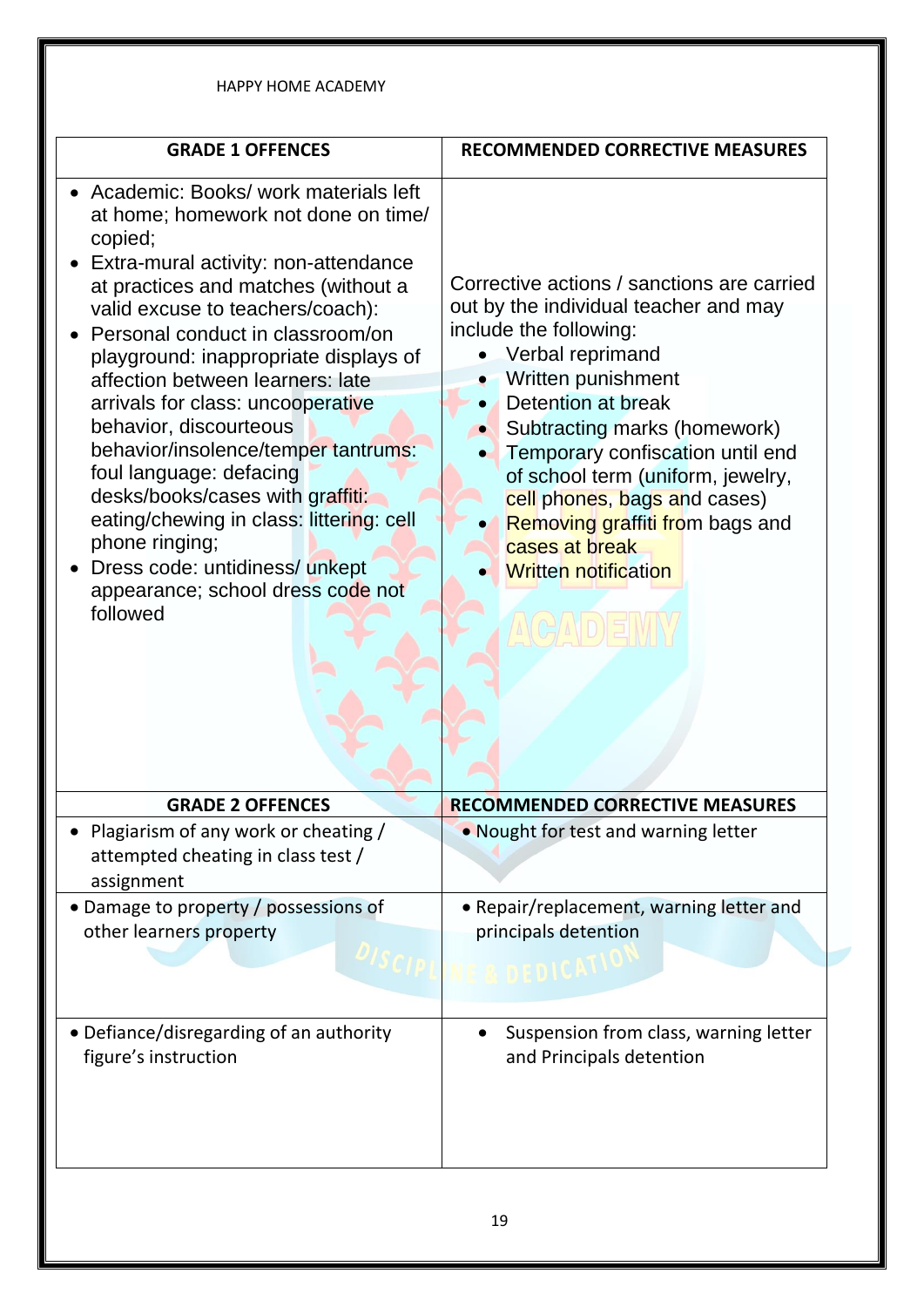| <b>HAPPY HOME ACADEMY</b>                                                     |                                                                                                                                                                                                                            |
|-------------------------------------------------------------------------------|----------------------------------------------------------------------------------------------------------------------------------------------------------------------------------------------------------------------------|
| <b>GRADE 2 OFFENCES</b>                                                       | <b>RECOMMENDED CORRECTIVE MEASURES</b>                                                                                                                                                                                     |
| • Detention - Non-Attendance                                                  | Making up missed detention, warning letter<br>and principals detention                                                                                                                                                     |
| • Disregarding test/examination procedures                                    | Suspension from class, warning letter and<br>principals detention                                                                                                                                                          |
| • Disruptive/uncooperative in class                                           | Identification of culprit/s and grade teacher<br>to organize corrective measures                                                                                                                                           |
| • Disruptive behavior frustrating teaching<br>and learning in the classroom   | Warning letter, detention and suspension                                                                                                                                                                                   |
| • Repeated dress code infringements<br>(including hair and personal grooming) | After three (3) warnings, suspension                                                                                                                                                                                       |
| • Fighting                                                                    | <b>Warning letter and suspension</b>                                                                                                                                                                                       |
| • Fire-crackers                                                               | <b>Warning letter and detention</b>                                                                                                                                                                                        |
| · Forgery, e.g. parent/guardians signature                                    | Warning letter and detention                                                                                                                                                                                               |
| • Gambling on or off school property                                          | 1 <sup>st</sup> offence: Special detention<br>2 <sup>nd</sup> offence: Special detention<br>3rd offence: Informal disciplinary hearing,<br>special detention and professional<br>counselling (all money to be confiscated) |
| • Graffiti: Books, case, desk, walls etc,                                     | Removal, warning letter and principals<br>detention                                                                                                                                                                        |
| • Late for school - three (3) days                                            | Phone call to parents and detention                                                                                                                                                                                        |
| • Late arrival for school - after 8:00 am                                     | Phone call to parents and principals<br>detention                                                                                                                                                                          |
| • Offensive material                                                          | Warning letter and detention                                                                                                                                                                                               |
| • Lying                                                                       | Warning letter and detention                                                                                                                                                                                               |
| • Smoking – possession of cigarettes /                                        | 1 <sup>st</sup> offence: Special detention                                                                                                                                                                                 |
| holding cigarette / caught in the act on or                                   | 2 <sup>nd</sup> offence: Special detention                                                                                                                                                                                 |
| off school property                                                           | 3 <sup>rd</sup> offence: Informal disciplinary hearing,                                                                                                                                                                    |
|                                                                               | special detention and professional<br>counselling (all cigarettes and lighters to be<br>confiscated)                                                                                                                       |
| • Smoking- selling cigarettes on/off school<br>property                       | 1 <sup>st</sup> offence: informal disciplinary hearing,<br>warning letter and special detention<br>2 <sup>nd</sup> offence: Formal disciplinary hearing,<br>warning letter and special detention                           |
| • Spitting                                                                    | Principals detention                                                                                                                                                                                                       |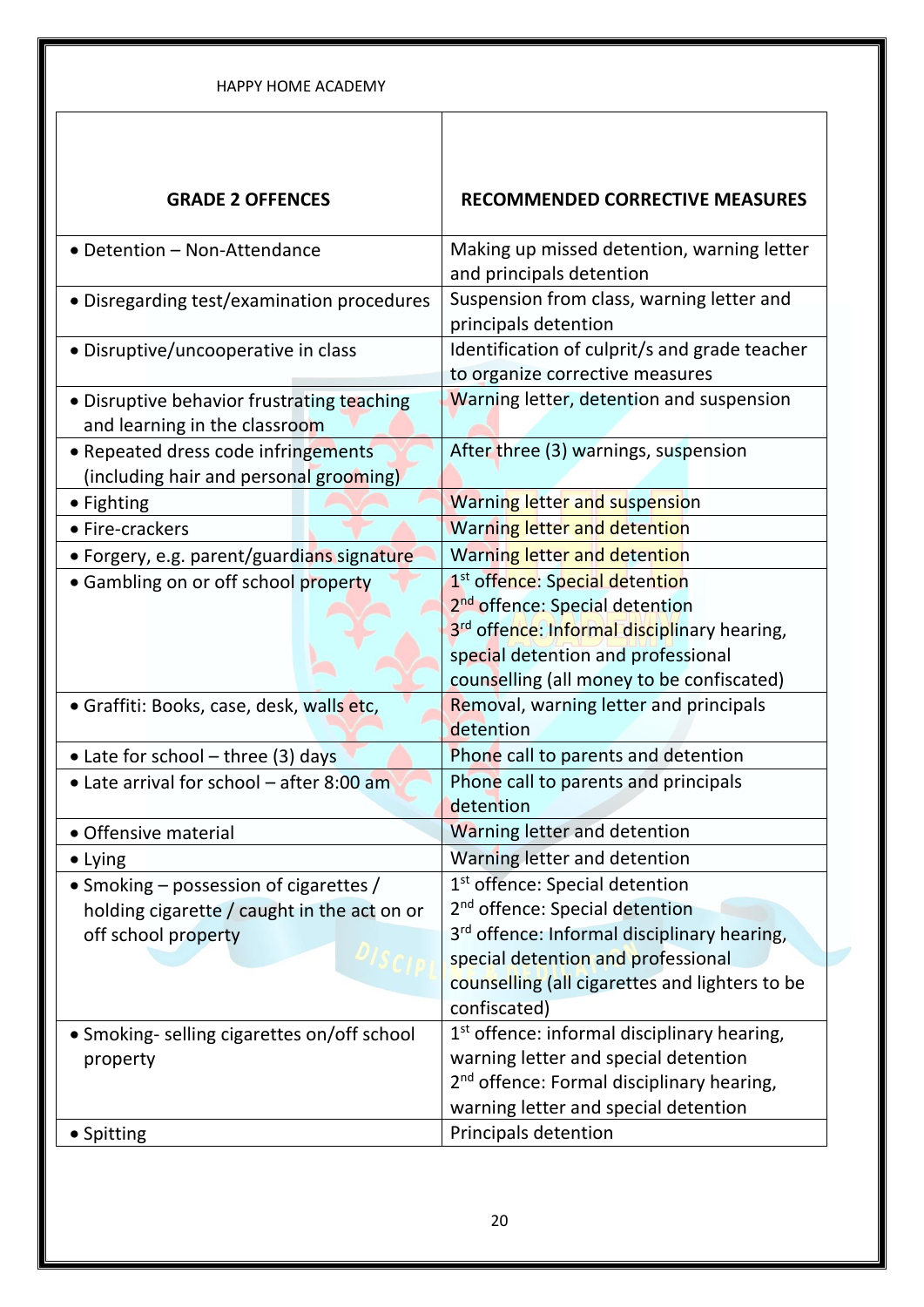| <b>HAPPY HOME ACADEMY</b>                                                                                   |                                                                                                           |
|-------------------------------------------------------------------------------------------------------------|-----------------------------------------------------------------------------------------------------------|
| <b>GRADE 2 OFFENCE</b>                                                                                      | <b>RECOMMENDED CORRECTIVE MEASURES</b>                                                                    |
| • Sticking a sharp object e.g pin, pen, nib<br>etc. into a fellow learner                                   | warning letter and detention                                                                              |
| • Substance abuse- possession/ sniffing of<br>unauthorized substances e.g. meths,<br>benzene, thinners. etc | Informal hearing, warning letter and<br>detention                                                         |
| • Threatening assault/intimidation of a<br>fellow learner                                                   | Phone call to parents and warning letter<br>with detention                                                |
| • Truancy – bunking a lesson                                                                                | <b>Principals detention</b>                                                                               |
| • Truancy – bunking a day or part of a day                                                                  | Phone call to parents, warning letter and<br>detention                                                    |
| • Vandalism-<br>• Defacing/ damaging/breaking school<br>property                                            | Phone call to parents, warning letter and<br>detention                                                    |
| • Verbal abuse of fellow learner                                                                            | Phone call to parents, repairs/payment of<br>damages, warning letter and detention                        |
| • Intentionally taking off the masks                                                                        | Written warning, meeting with parents and<br>suspension                                                   |
| • Hugging and breaking social distance rules                                                                | Written warning, meeting with parents and<br>suspension                                                   |
| . Touching other learners' things                                                                           | Written warning.                                                                                          |
|                                                                                                             |                                                                                                           |
| <b>GRADE 3 OFFENCES</b>                                                                                     | <b>RECOMMENDED CORRECTIVE MEASURES</b>                                                                    |
| • Alcohol-possession at school or on a                                                                      | Disciplinary hearing, warning letter,                                                                     |
| school outing/smelling of liquor/ under                                                                     | community service and detention                                                                           |
| the influence at school or on a school<br>outing                                                            |                                                                                                           |
| • Assault on a fellow learner (causing bodily<br>harm)                                                      | Suspension from class/school. Disciplinary<br>hearing, warning letter, community service<br>and detention |
| • Coughing or sneezing at someone without<br>a mask                                                         | Suspension from school and disciplinary<br>hearing.                                                       |
| • Bullying/Intimidation                                                                                     | Warning letter and community service and<br>detention                                                     |
| • Cheating/attempted cheating in final<br>grade 12 examination                                              | Implementation of official provincial<br>procedures                                                       |
| • Possession/distribution of test or                                                                        | Disciplinary hearing, nought for                                                                          |
| examination material prior to test or                                                                       | test/examination, warning letter,                                                                         |
| examination                                                                                                 | community service, detention/official                                                                     |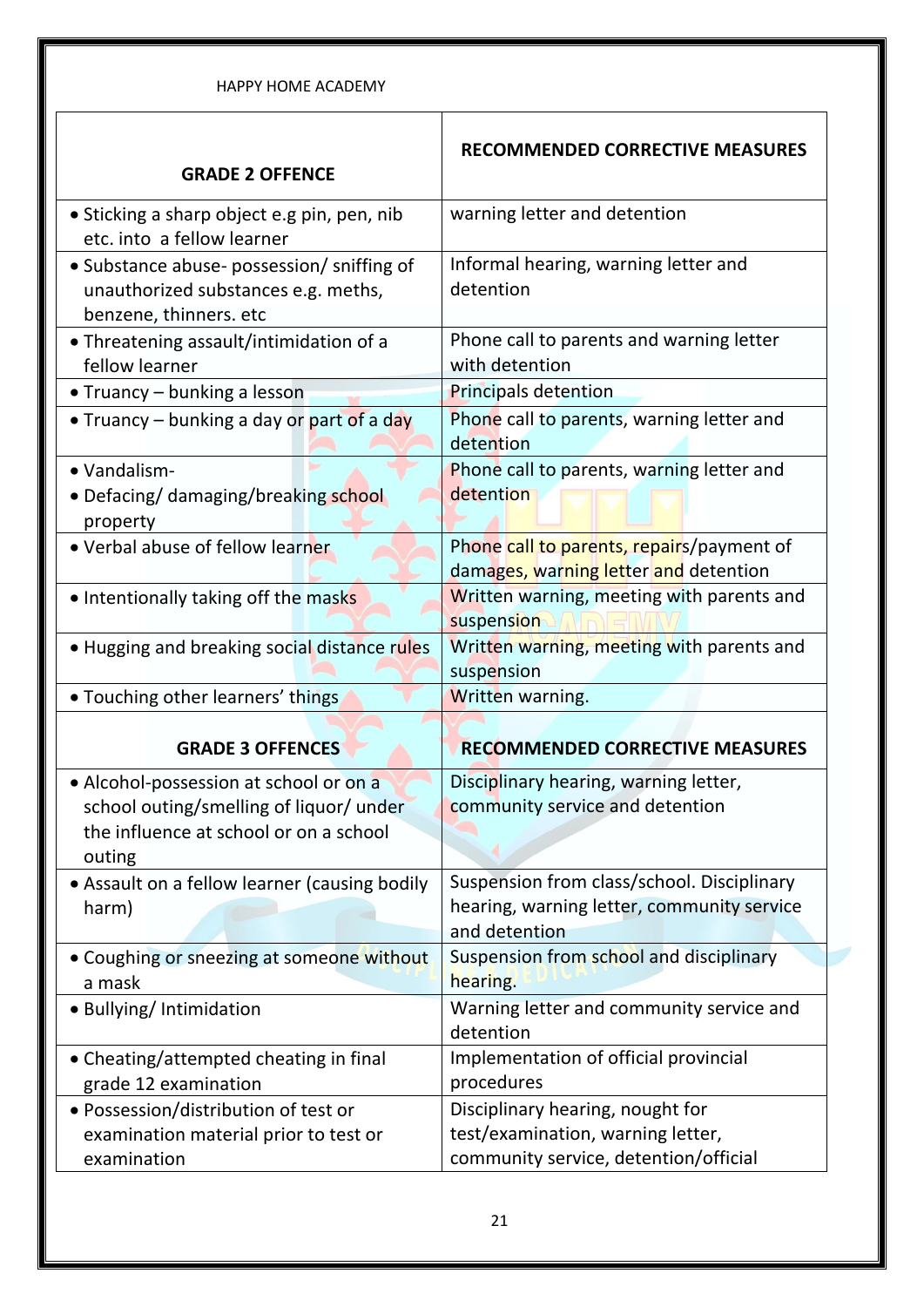| <b>HAPPY HOME ACADEMY</b>                                                                                                                                         |                                                                                                                        |
|-------------------------------------------------------------------------------------------------------------------------------------------------------------------|------------------------------------------------------------------------------------------------------------------------|
|                                                                                                                                                                   | provincial procedures for grade 12                                                                                     |
| · Ongoing disruptive behavior in classroom<br>(frustrating school educational<br>programme)                                                                       | Suspension from class/school, disciplinary<br>hearing, warning letter, community service<br>and detention              |
| · Disruptive behavior on school property or<br>on school sponsored<br>fixture/outing/trip/tour (frustrating<br>school's educational/extracurricular<br>programme) | Suspension from class/school, disciplinary<br>hearing, warning letter, community service<br>and detention              |
| • Engaging in a conspiracy to disrupt the<br>proper functioning of school through<br>collective action                                                            | Suspension from class/school.<br>Disciplinary hearing, warning letter,<br>community service and detention              |
| • Drugs-consumption not associated with<br>school                                                                                                                 | Interview with parents, professional<br>intervention                                                                   |
| • Gangs-promoting formation of/associating<br>with/furthering activities of school<br>gangs/social groups<br>. Involving/attempting to involve outsiders          | Suspension from school, disciplinary<br>hearing, warning letter and detention<br>Disciplinary hearing, warning letter, |
| in disputes between learners<br><b>GRADE 3 OFFENCES</b>                                                                                                           | community service and detention<br><b>RECOMMENDED CORRECTIVE MEASURES</b>                                              |
|                                                                                                                                                                   |                                                                                                                        |
| • Pornography – distribution at school                                                                                                                            | Warning letter, community service and<br>detention                                                                     |
| • Public indecency                                                                                                                                                | Disciplinary hearing, warning letter,<br>community service and detention                                               |
| • Racist conduct that defames a teacher /<br>learner                                                                                                              | Suspensions from class/school. Disciplinary                                                                            |
|                                                                                                                                                                   | hearing, warning letter, community service<br>and detention                                                            |
| • Improper suggestions of a sexual nature                                                                                                                         | Disciplinary hearing, warning letter,<br>community service and detention                                               |
| • Sexual harassment of a teacher/learner                                                                                                                          | Suspension from school, disciplinary<br>hearing, warning letter, community service<br>and detention                    |
| • Threatening to assault/intimidating a<br>teacher                                                                                                                | Suspension from school, disciplinary<br>hearing, warning letter, community service<br>and detention                    |
| • Verbal abuse                                                                                                                                                    | Suspension from school. Disciplinary<br>hearing, warning letter, community service<br>and detention or expulsion       |
| <b>GRADE 4 OFFENCES</b>                                                                                                                                           | <b>RECOMMENDED CORRECTIVE</b><br><b>MEASURES</b>                                                                       |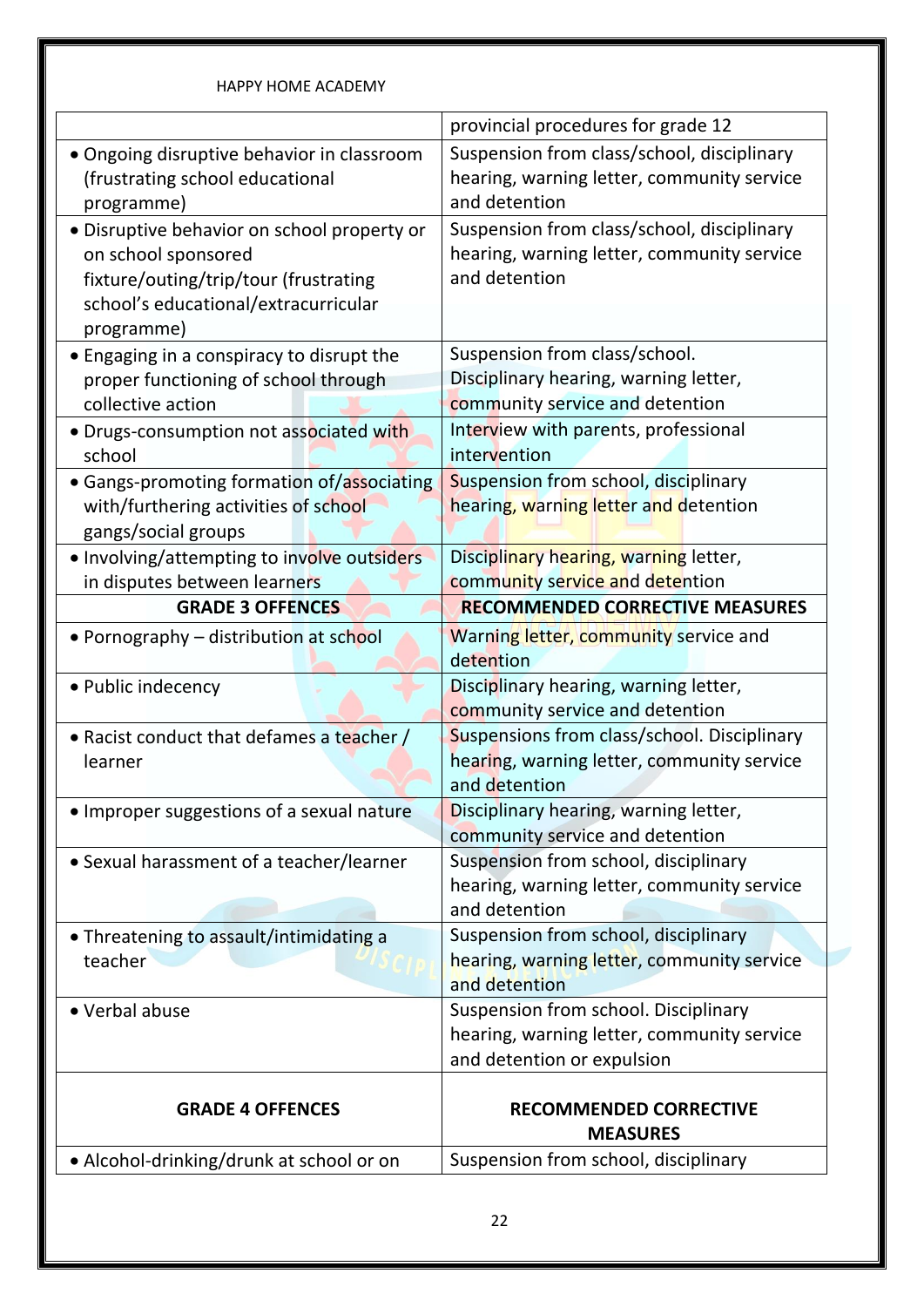| school outing                                                   | hearing, warning letter, community service   |
|-----------------------------------------------------------------|----------------------------------------------|
|                                                                 | and detention/expulsion                      |
| • Alcohol-drinking in public                                    | Suspension from school, disciplinary         |
|                                                                 | hearing, warning letter, community service   |
|                                                                 | and detention/expulsion                      |
| • Assault on a learner causing serious bodily                   | Suspension from school, disciplinary hearing |
| harm                                                            | and expulsion                                |
| • Assault on a teacher                                          | Suspension from school, disciplinary hearing |
|                                                                 | and expulsion                                |
| • Bribery/attempted bribery of any person                       | Disciplinary hearing, warning letter,        |
| in respect of any test/examination                              | community service and detention/expulsion    |
| material                                                        |                                              |
| • Dangerous weapon or object e.g firearm-                       | Suspension from school, disciplinary         |
| possession at school                                            | hearing, appropriate punishment e.g          |
|                                                                 | community service and detention/expulsion    |
| · Dangerous weapon or object e.g firearms-                      | Suspension from school, disciplinary         |
| possession at school/school outings                             | hearing, appropriate punishment e.g          |
|                                                                 | community service and detention/expulsion    |
| • Drugs/illegal substances-possession at                        | Suspension from school, disciplinary         |
| school/school outing                                            | hearing,                                     |
| · Drugs/illegal substances-                                     | Suspension from school, disciplinary         |
| consumption/under the influence at                              | hearing, warning letter, community service   |
| school/on school property                                       | and detention and professional counselling   |
| · Drugs/illegal substances-dealing                              | Suspension from school, disciplinary hearing |
| ("pushing") at school/on school outing                          | and expulsion                                |
| • Forgery of any document of signature to                       | Suspension from school, disciplinary         |
| the potential/actual prejudice of the                           | hearing, warning letter, community service   |
| school                                                          | and detention/expulsion                      |
|                                                                 | <b>RECOMMENDED CORRECTIVE</b>                |
| <b>GRADE 4 OFFENCES</b>                                         | <b>MEASURES</b>                              |
| • Fraud (Financial)                                             | Suspension from school, disciplinary         |
|                                                                 | hearing, compensation, warning letter,       |
|                                                                 | community service and detention/expulsion    |
| • Hostage-taking                                                | Suspension from school.                      |
|                                                                 | Disciplinary hearing and expulsion           |
| • Satanic practices that damage property or                     | Suspension from school. Disciplinary         |
| cause harm to people or any other living                        | hearing, warning letter, community service,  |
| creatures                                                       | detention and professional                   |
|                                                                 | counselling/expulsion                        |
| • Sexual assault/rape                                           | Suspension from school.                      |
|                                                                 | Disciplinary hearing and expulsion           |
| • Theft/dishonest conduct to the prejudice<br>of another person | Disciplinary hearing, replacement of stolen  |
|                                                                 | articles, warning letter, community service  |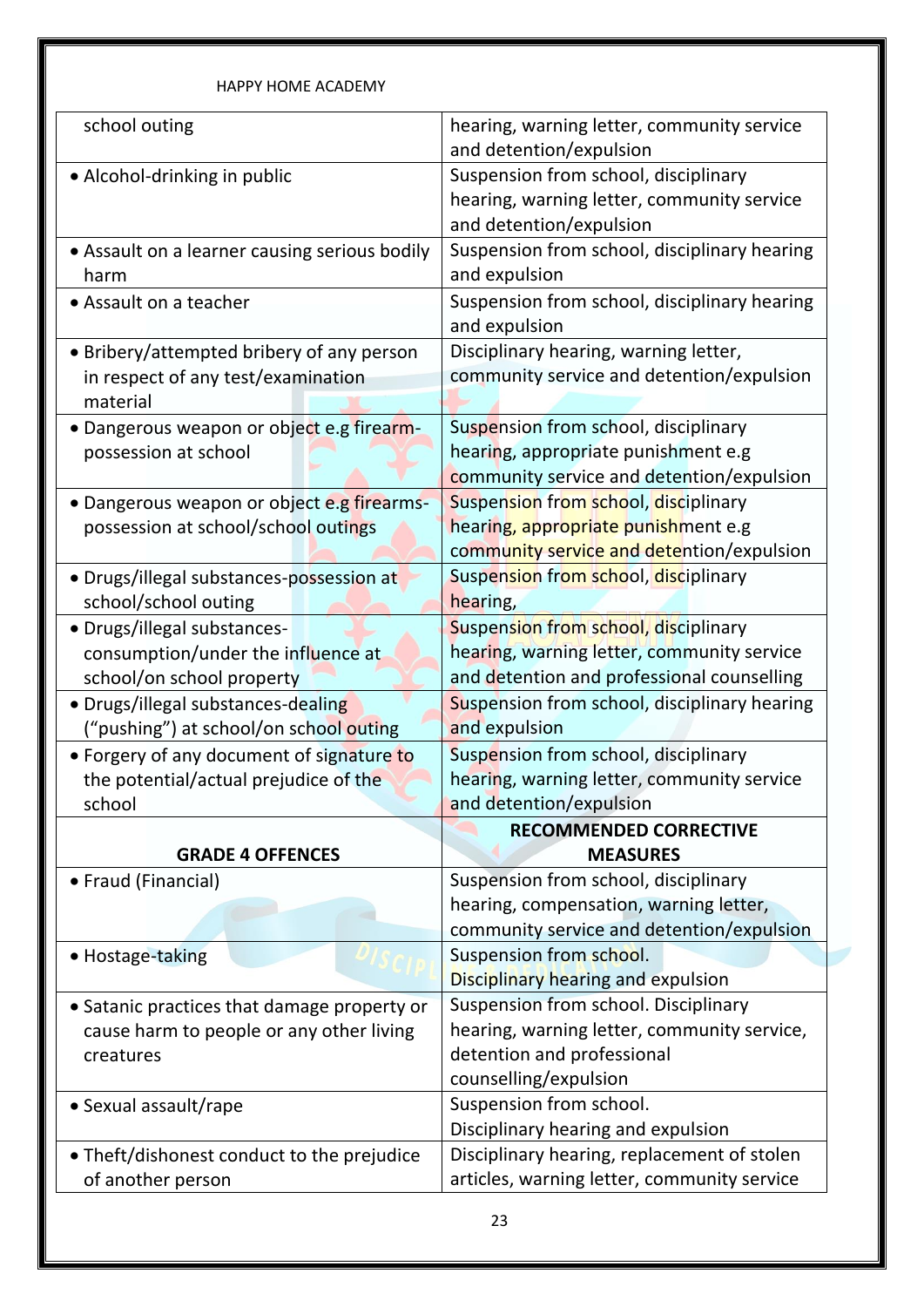| <b>HAPPY HOME ACADEMY</b>               |                                              |
|-----------------------------------------|----------------------------------------------|
|                                         | and detention/expulsion                      |
| • Trading test/examination material for | Disciplinary hearing, warning letter,        |
| personal monetary gain                  | community service and detention/expulsion    |
| • Vandalism- malicious damage to        | Disciplinary hearing, repair damage, warning |
| school/teachers property                | letter, community service and                |
|                                         | detention/expulsion                          |



### **LEARNER COMMITMENT**